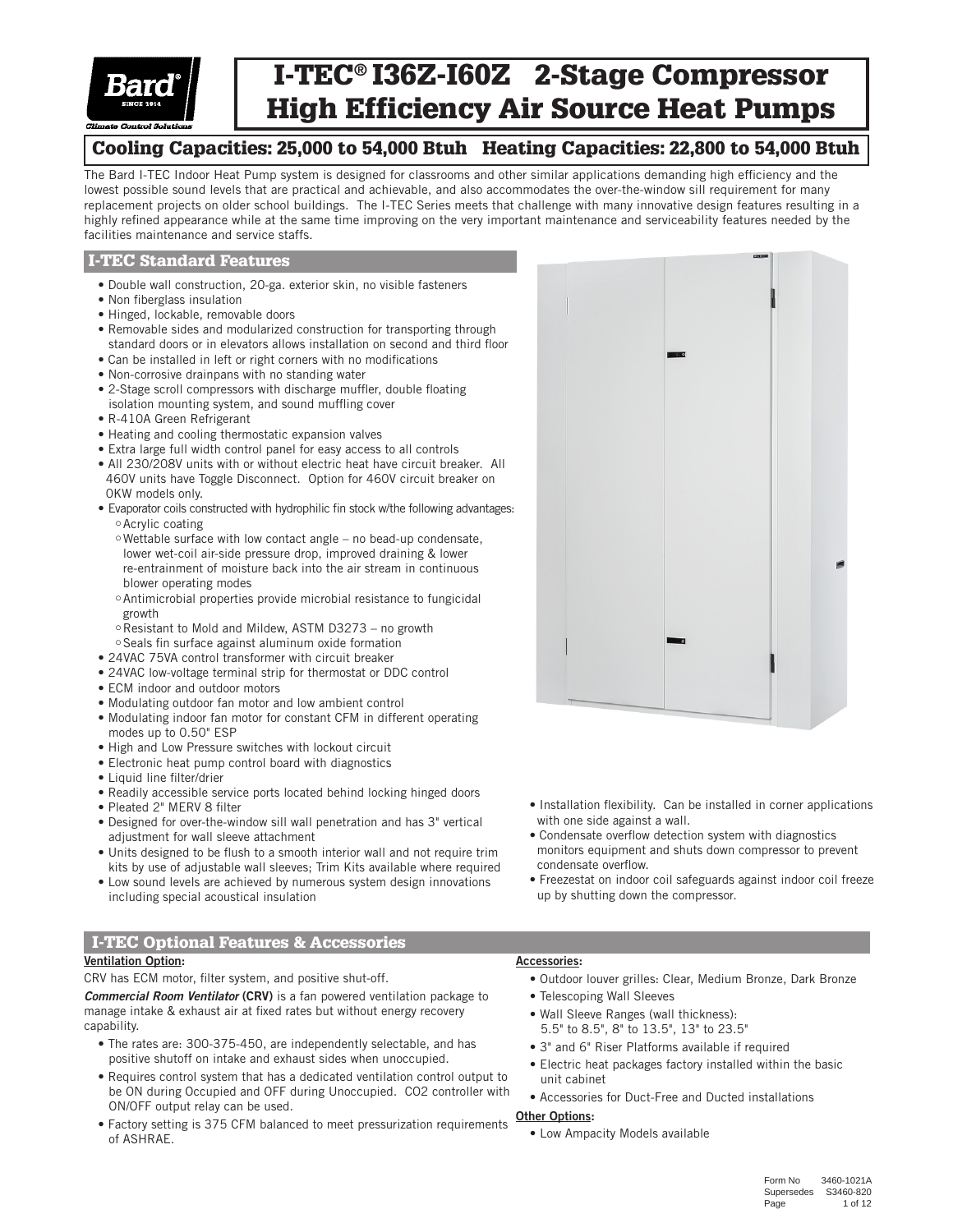| Specifications - 3, 4 & 5 Ton                                                                                      |           |              |         |           |              |         |           |              |         |  |  |  |
|--------------------------------------------------------------------------------------------------------------------|-----------|--------------|---------|-----------|--------------|---------|-----------|--------------|---------|--|--|--|
| <b>MODELS</b>                                                                                                      | 136Z1-A   | 136Z1-B      | 136Z1-C | 148Z1-A   | 148Z1-B      | 148Z1-C | 160Z1-A   | 160Z1-B      | 160Z1-C |  |  |  |
| ELECTRICAL RATING--60 HZ                                                                                           | 230/208-1 | 230/208-3    | 460-3   | 230/208-1 | 230/208-3    | 460-3   | 230/208-1 | 230/208-3    | 460-3   |  |  |  |
| <b>Operating Voltage Range</b>                                                                                     |           | 197-253      | 414-506 |           | 197-253      | 414-506 |           | 197-253      | 414-506 |  |  |  |
| <b>COMPRESSOR</b>                                                                                                  |           |              |         |           |              |         |           |              |         |  |  |  |
| 230/208-3<br>230/208-3<br>230/208-1<br>$460 - 3$<br>230/208-1<br>460-3<br>230/208-1<br>230/208-3<br>460-3<br>Volts |           |              |         |           |              |         |           |              |         |  |  |  |
| Rated Load Amps (230/208)                                                                                          | 11.1/13   | 8.5/9.9      | 4.9     | 15.6/17.5 | 10.4/11.6    | 5.4     | 22/23.4   | 13.4/14.3    | 6.3     |  |  |  |
| <b>Branch Circuit Selection Current</b>                                                                            | 15.3      | 11.7         | 5.8     | 19.9      | 11.6         | 6.4     | 27.2      | 16.6         | 7.2     |  |  |  |
| Locked Rotor Amps                                                                                                  | 83        | 73           | 38      | 104.0     | 83.1         | 41      | 152.9     | 110.0        | 52.0    |  |  |  |
| <b>ENERGY RECOVERY VENTILATOR</b>                                                                                  |           |              |         |           |              |         |           |              |         |  |  |  |
| Volts                                                                                                              |           | 230/208-60-1 |         |           | 230/208-60-1 |         |           | 230/208-60-1 |         |  |  |  |
| Full Load Amps (3-motors)                                                                                          |           | 2.2          |         |           | 2.2          |         | 2.2       |              |         |  |  |  |
| FAN MOTOR - ECM                                                                                                    |           |              |         |           |              |         |           |              |         |  |  |  |
| Horsepower                                                                                                         |           | 1/3          |         |           | 1/2          |         |           | 1/2          |         |  |  |  |
| Volts                                                                                                              |           | 230/208-60-1 |         |           | 230/208-60-1 |         |           | 230/208-60-1 |         |  |  |  |
| Full Load Amps                                                                                                     |           | 2.6          |         |           | 3.2          |         |           | 3.2          |         |  |  |  |
| $+$ CFM                                                                                                            |           | 2300         |         |           | 2600         |         |           | 2600         |         |  |  |  |
| <b>BLOWER MOTOR - ECM</b>                                                                                          |           |              |         |           |              |         |           |              |         |  |  |  |
| Horsepower                                                                                                         |           | 1/2          |         |           | 1/2          |         |           | 3/4          |         |  |  |  |
| Volts                                                                                                              |           | 230/208-60-1 |         |           | 230/208-60-1 |         |           | 230/208-60-1 |         |  |  |  |
| Full Load Amps                                                                                                     |           | 2.5          |         |           | 3.2          |         | 4.4       |              |         |  |  |  |

+ CFM @ rating points, will modulate based upon O.D. ambient.

• Complies with efficiency requirements of ASHRAE/IESNA 90.1-2013.

• Certified to ARI Standard 390-2003 for SPVU (Single Package Vertical Units).

• Intertek ETL Listed to Standard for Safety Heating and Cooling Equipment

ANSI/UL 1995/CSA 22.2 No. 236-05, Fourth Edition.

• Commercial Product - Not intended for Residential application.

\* The AHRI Certified® mark indicates Bard Manufacturing Company participation in the AHRI Certification program. For verification of individual certified products, go to www.ahridirectory.org.







| <b>Indoor Blower Performance</b> |                     |                    |                                 |                                  |                                  |                                        |                                         |  |  |  |  |  |  |
|----------------------------------|---------------------|--------------------|---------------------------------|----------------------------------|----------------------------------|----------------------------------------|-----------------------------------------|--|--|--|--|--|--|
| Model                            | Rated<br><b>ESP</b> | Max.<br><b>ESP</b> | (2)<br>Continuous<br><b>CFM</b> | Rated<br>2nd Stage<br><b>CFM</b> | Rated<br>1st Stage<br><b>CFM</b> | $\circled{3}$<br>4-10 KW<br><b>CFM</b> | $\circled{4}$<br>15-20 KW<br><b>CFM</b> |  |  |  |  |  |  |
| I36Z1                            | 0.15                | 0.50               | 600                             | 1150                             | 850                              | 700                                    | 1050                                    |  |  |  |  |  |  |
| 148Z1                            | 0.20                | 0.50               | 700                             | 1400                             | 1050                             | 700                                    | 1400                                    |  |  |  |  |  |  |
| 160Z1                            | 0.20                | 0.50               | 800                             | 1600                             | 1100                             | 700                                    | 1400                                    |  |  |  |  |  |  |

 $\textcircled{1}$  Motor will deliver consistent CFM through voltage supply range with no deterioration.

Continous fan CFM is the total air being circulated during continuous fan mode.

Will operate @ rated Full Load Airflow when operating with Heat Pump.

Will occur automatically with a call for "W3" or "Emergency Heat" signal from thermostat (Heat Pump Operation is terminated @ this condition).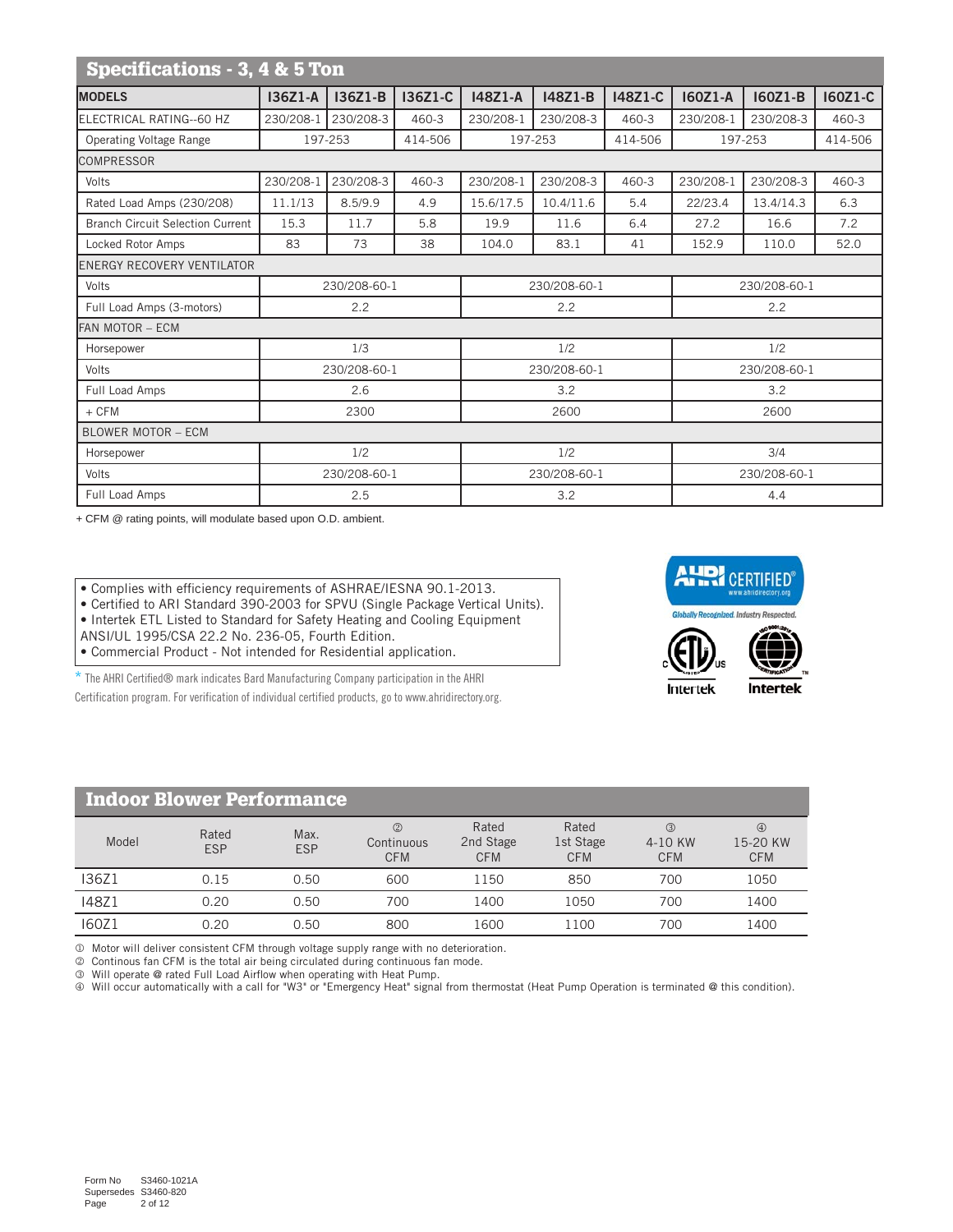| <b>Capacity &amp; Efficiency Ratings (Stage 2) Full Load Operation</b>        |                        |                        |                        |  |  |  |  |  |  |  |  |  |
|-------------------------------------------------------------------------------|------------------------|------------------------|------------------------|--|--|--|--|--|--|--|--|--|
| <b>MODELS</b>                                                                 | <b>I36Z1</b>           | 148Z1                  | <b>160Z1</b>           |  |  |  |  |  |  |  |  |  |
| Cooling BTUH, Full Load Capacity, 95-80/67<br>EER ①<br>Rated CFM              | 35,000<br>12.0<br>1150 | 47.000<br>11.8<br>1400 | 54,000<br>11.0<br>1600 |  |  |  |  |  |  |  |  |  |
| IPLV (Integrated Full & Part Load) 2<br>80-80/67                              | 16.5                   | 16.1                   | 15.2                   |  |  |  |  |  |  |  |  |  |
| Heating BTUH, Full Load Capacity<br>47/43-70<br>$COP$ $\circled$<br>Rated CFM | 31,800<br>3.7<br>1150  | 44,500<br>3.7<br>1400  | 54,000<br>3.5<br>1600  |  |  |  |  |  |  |  |  |  |

| <b>Capacity &amp; Efficiency Ratings (Stage 1) Part Load Operation</b> |              |              |                  |  |  |  |  |  |  |  |  |
|------------------------------------------------------------------------|--------------|--------------|------------------|--|--|--|--|--|--|--|--|
| <b>MODELS</b>                                                          | <b>I36Z1</b> | <b>I48Z1</b> | <b>160Z1</b>     |  |  |  |  |  |  |  |  |
| Cooling BTUH, Part Load Capacity, 95-80/67                             | 25,000       | 32,500       | 37,000           |  |  |  |  |  |  |  |  |
| $FFR$ $\Omega$                                                         | 12.7         | 12.0         | 11.0             |  |  |  |  |  |  |  |  |
| Rated CFM                                                              | 850          | 1050         | 1200             |  |  |  |  |  |  |  |  |
| Heating BTUH, Part Load Capacity 47/43-70                              | 23.100       | 30,500       | 36,500           |  |  |  |  |  |  |  |  |
| $COP$ $\circled{3}$                                                    | 3.6          | 3.6          | $\overline{3.4}$ |  |  |  |  |  |  |  |  |
| Rated CFM                                                              | 850          | 1050         | 1200             |  |  |  |  |  |  |  |  |

EER = Energy Efficiency Ratio - BTU/WATT efficiency

IPLV = Integrated Part Load Value - BTU/WATT efficiency (combines full and part load performance)

COP = Coefficient of Performance - BTU/WATT efficiency

| <b>Unit Weights</b> |                |            |  |  |  |  |  |  |  |  |  |  |
|---------------------|----------------|------------|--|--|--|--|--|--|--|--|--|--|
| <b>MODELS</b>       | <b>NO VENT</b> | <b>CRV</b> |  |  |  |  |  |  |  |  |  |  |
| $13671 - A$         | 990            | 1080       |  |  |  |  |  |  |  |  |  |  |
| 136Z1-B             | 990            | 1080       |  |  |  |  |  |  |  |  |  |  |
| I3671-C             | 1025           | 1115       |  |  |  |  |  |  |  |  |  |  |
| 14871-A             | 1030           | 1120       |  |  |  |  |  |  |  |  |  |  |
| 148Z1-B             | 1030           | 1120       |  |  |  |  |  |  |  |  |  |  |
| 14871-C             | 1065           | 1155       |  |  |  |  |  |  |  |  |  |  |
| I6071-A             | 1075           | 1165       |  |  |  |  |  |  |  |  |  |  |
| $160Z1-B$           | 1075           | 1165       |  |  |  |  |  |  |  |  |  |  |
| 160Z1-C             | 1110           | 1200       |  |  |  |  |  |  |  |  |  |  |

Deduct 65# from all values for installed weight.

| <b>Unit Charge Rates</b>                                  |                     |                        |  |  |  |  |  |  |  |  |  |
|-----------------------------------------------------------|---------------------|------------------------|--|--|--|--|--|--|--|--|--|
| <b>UNIT</b>                                               | Std. Unit -<br>Lbs. | Dehum. Units<br>- Lbs. |  |  |  |  |  |  |  |  |  |
| 136Z1 - High Efficiency<br><b>Step Capacity Indoor HP</b> | 10.5625             | N/A                    |  |  |  |  |  |  |  |  |  |
| 148Z1 - High Efficiency<br><b>Step Capacity Indoor HP</b> | 14.1875             | N/A                    |  |  |  |  |  |  |  |  |  |
| 160Z1 - High Efficiency<br><b>Step Capacity Indoor HP</b> | 12.8750             | N/A                    |  |  |  |  |  |  |  |  |  |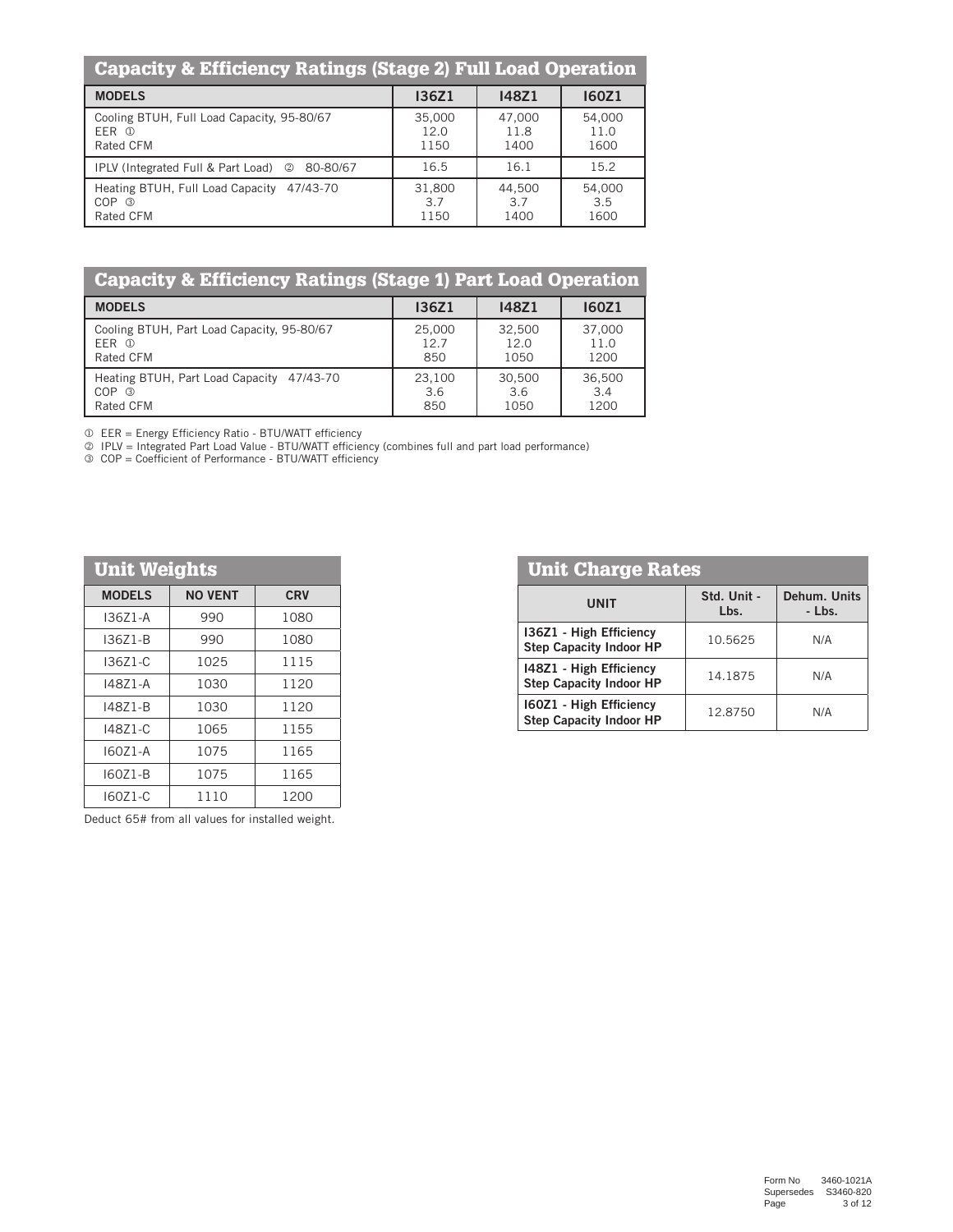| <b>Factory Built-in Electric Heat Table</b> |                |              |             |             |             |             |             |             |  |  |  |  |
|---------------------------------------------|----------------|--------------|-------------|-------------|-------------|-------------|-------------|-------------|--|--|--|--|
| <b>Model</b>                                | <b>Voltage</b> | <b>Phase</b> |             | <b>KW</b>   |             | Amps        | <b>BTUH</b> |             |  |  |  |  |
|                                             |                |              | <b>240V</b> | <b>208V</b> | <b>240V</b> | <b>208V</b> | <b>240V</b> | <b>208V</b> |  |  |  |  |
| $-AO4$                                      | 240/208        |              | 4           | 3           | 16.7        | 14.4        | 13,652      | 10,239      |  |  |  |  |
| $-AO5$                                      | 240/208        | Τ.           | 5.00        | 3.75        | 20.8        | 18.0        | 17.065      | 12.799      |  |  |  |  |
| $-A10$                                      | 240/208        |              | 10.00       | 7.50        | 41.7        | 36.1        | 34.130      | 25,598      |  |  |  |  |
| $-A15$                                      | 240/208        |              | 15.00       | 11.25       | 62.5        | 54.1        | 51.195      | 38.396      |  |  |  |  |
| $-A20$                                      | 240/208        |              | 20.00       | 15.00       | 83.3        | 72.1        | 68.260      | 51.195      |  |  |  |  |
| $-B06$                                      | 240/208        | 3            | 6.00        | 4.50        | 14.4        | 12.5        | 20.478      | 15.359      |  |  |  |  |
| $-B09$                                      | 240/208        | 3            | 9.00        | 6.75        | 21.7        | 18.7        | 30.717      | 23.038      |  |  |  |  |
| $-B15$                                      | 240/208        | 3            | 15.00       | 11.25       | 36.1        | 31.2        | 51.195      | 38,396      |  |  |  |  |
| $-B18$                                      | 240/208        | 3            | 18.00       | 13.50       | 43.3        | 37.5        | 61.434      | 46.076      |  |  |  |  |

| <b>Model</b> | Voltage | <b>Phase</b> |       | <b>KW</b> |      | Amps | <b>BTUH</b> |        |  |
|--------------|---------|--------------|-------|-----------|------|------|-------------|--------|--|
|              |         |              | 480V  | 460V      | 480V | 460V | 480V        | 460V   |  |
| $-C06$       | 480     |              | 6.00  | 5.52      | 7.2  | 6.9  | 20.478      | 18.840 |  |
| $-CO9$       | 480     | $\mathbf{z}$ | 9.00  | 8.28      | 10.8 | 10.4 | 30.717      | 28,260 |  |
| $-C15$       | 480     | ₹            | 15.00 | 13.80     | 18.0 | 17.3 | 51.195      | 47.099 |  |
| $-C18$       | 480     | ₽            | 18.00 | 16.56     | 21.7 | 20.8 | 61.434      | 56.519 |  |

NOTE: Not all KW's available in all models. See Minimum Circuit Ampacity and Maximum Overcurrent Protection table on following page.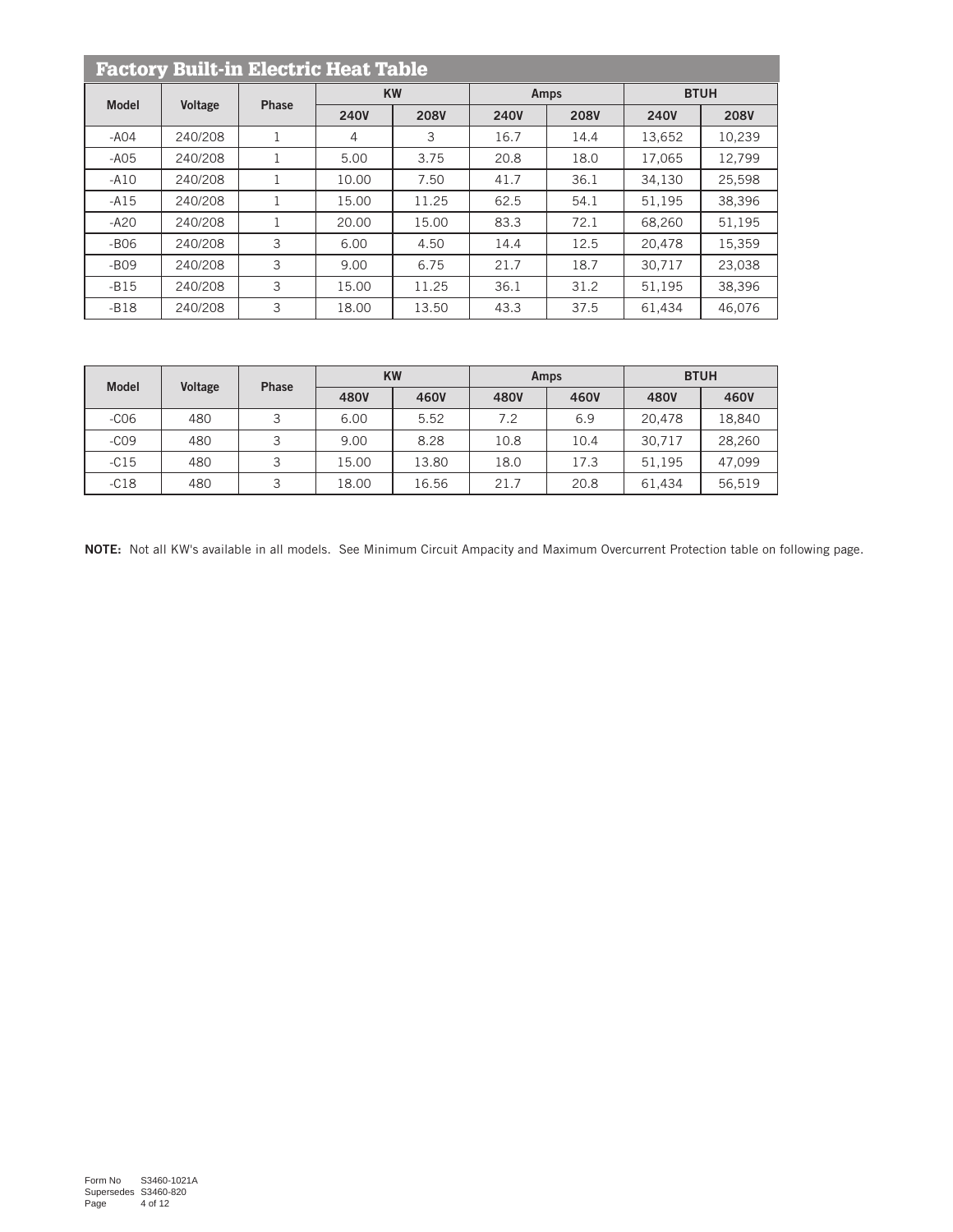|                                                                                                      | <b>Minimum Circuit Ampacity &amp; Maximum Overcurrent Protection - Standard</b> |                                                                              |                                              |                                                            |                                                 |                                    |                      |                                                        |                      |                                                                     |                     |                                                  |                      |                                             |
|------------------------------------------------------------------------------------------------------|---------------------------------------------------------------------------------|------------------------------------------------------------------------------|----------------------------------------------|------------------------------------------------------------|-------------------------------------------------|------------------------------------|----------------------|--------------------------------------------------------|----------------------|---------------------------------------------------------------------|---------------------|--------------------------------------------------|----------------------|---------------------------------------------|
|                                                                                                      |                                                                                 |                                                                              |                                              | <b>Single Circuit</b>                                      |                                                 |                                    |                      |                                                        |                      |                                                                     | <b>Dual Circuit</b> |                                                  |                      |                                             |
| <b>MODEL</b>                                                                                         | <b>Rated</b><br>Volts,<br>Hertz &<br><b>Phase</b>                               | No.<br><b>Field</b><br>Power<br><b>Circuits</b>                              | Minimum<br><b>Circuit</b><br><b>Ampacity</b> | <b>Maximum</b><br><b>External</b><br>Fuse or<br>Ckt. Brkr. | <b>Field</b><br>Power<br><b>Wire Size</b>       | Ground<br>Wire                     | Ckt. A               | <b>Minimum</b><br><b>Circuit</b><br>Ampacity<br>Ckt. B | Ckt. A               | <b>Maximum</b><br><b>External Fuse</b><br>or Ckt. Breaker<br>Ckt. B | Ckt. A              | <b>Field Power</b><br><b>Wire Size</b><br>Ckt. B | Ckt. A               | <b>Ground Wire</b><br><b>Size</b><br>Ckt. B |
| 136Z1-A0Z<br>A05<br>A10<br>1 A15                                                                     | 230/208-1                                                                       | $\mathbf{1}$<br>$1\,$<br>1 or 2<br>1 or 2                                    | 26<br>52<br>78<br>84                         | 40<br>60<br>80<br>90                                       | 8<br>6<br>4<br>4                                | 10<br>10<br>8<br>8                 | 26<br>26             | 52<br>52                                               | 40<br>40             | 60<br>60                                                            | 8<br>8              | 6<br>6                                           | 10<br>10             | 10<br>10                                    |
| 136Z1-B0Z<br><b>B06</b><br><b>B09</b><br><b>0 B15</b>                                                | 230/208-3                                                                       | $\mathbf{1}$<br>$\mathbf{1}$<br>$\mathbf{1}$<br>$\mathbf{1}$                 | 22<br>40<br>49<br>51                         | 30<br>45<br>50<br>60                                       | 10<br>8<br>8<br>6                               | 10<br>10<br>10<br>10               |                      |                                                        |                      |                                                                     |                     |                                                  |                      |                                             |
| 2 136Z1-COZ<br>CO6<br>CO <sub>9</sub><br>1 C15                                                       | 460-3                                                                           | $\mathbf{1}$<br>$\mathbf{1}$<br>$\mathbf{1}$<br>$\mathbf{1}$                 | 11<br>20<br>24<br>28                         | 15<br>20<br>25<br>30                                       | 14<br>12<br>10<br>10                            | 14<br>12<br>10<br>10               |                      |                                                        |                      |                                                                     |                     |                                                  |                      |                                             |
| 3 136Z1-COC                                                                                          | 460-3                                                                           | $1\,$                                                                        | 11                                           | 15                                                         | 14                                              | 14                                 |                      |                                                        |                      |                                                                     |                     |                                                  |                      |                                             |
| 148Z1-A0Z<br>A04<br>A05<br>A10<br><b>15</b> 415<br><b>1</b> A20                                      | 230/208-1                                                                       | $\mathbf{1}$<br>$\mathbf{1}$<br>1 or 2<br>1 or 2<br>1 or 2<br>1 or 2         | 34<br>54<br>59<br>85<br>85<br>110            | 50<br>60<br>70<br>90<br>90<br>110                          | 8<br>6<br>6<br>3<br>3<br>$\overline{c}$         | 10<br>10<br>$\,8\,$<br>8<br>8<br>6 | 35<br>35<br>35<br>59 | 26<br>52<br>52<br>52                                   | 45<br>45<br>45<br>60 | 30<br>60<br>60<br>60                                                | 8<br>8<br>8<br>6    | 10<br>6<br>6<br>6                                | 10<br>10<br>10<br>10 | 10<br>10<br>10<br>10                        |
| 148Z1-B0Z<br><b>B06</b><br><b>B09</b><br>$^{\textcircled{\tiny 1}}$<br><b>B15</b><br><b>18</b> D B18 | 230/208-3                                                                       | $\mathbf{1}$<br>$\mathbf{1}$<br>$\mathbf{1}$<br>$\mathbf{1}$<br>$\mathbf{1}$ | 26<br>44<br>53<br>53<br>53                   | 35<br>50<br>60<br>60<br>60                                 | 8<br>8<br>6<br>6<br>6                           | 10<br>10<br>10<br>10<br>10         |                      |                                                        |                      |                                                                     |                     |                                                  |                      |                                             |
| @ 148Z1-COZ<br>CO6<br>CO <sub>9</sub><br>1 C15<br>1 C18                                              | 460-3                                                                           | $\mathbf{1}$<br>$\mathbf{1}$<br>$\mathbf{1}$<br>$\mathbf{1}$<br>$\mathbf{1}$ | 12<br>21<br>26<br>28<br>33                   | 15<br>30<br>30<br>30<br>35                                 | 14<br>10<br>10<br>10<br>8                       | 14<br>10<br>10<br>10<br>10         |                      |                                                        |                      |                                                                     |                     |                                                  |                      |                                             |
| 3 148Z1-COC                                                                                          | 460-3                                                                           | $\mathbf{1}$                                                                 | 15                                           | 20                                                         | 12                                              | 12                                 |                      |                                                        |                      |                                                                     |                     |                                                  |                      |                                             |
| 160Z1-A0Z<br>A05<br>A10<br>1 A15<br><b>1</b> A20                                                     | 230/208-1                                                                       | $\mathbf{1}$<br>1 or 2<br>1 or 2<br>1 or 2<br>1 or 2                         | 44<br>70<br>96<br>96<br>112                  | 60<br>80<br>100<br>100<br>120                              | 8<br>$\overline{4}$<br>3<br>3<br>$\overline{c}$ | 10<br>8<br>8<br>8<br>6             | 44<br>44<br>44<br>60 | 26<br>52<br>52<br>52                                   | 60<br>60<br>60<br>60 | 30<br>60<br>60<br>60                                                | 8<br>8<br>8<br>6    | 10<br>6<br>6<br>6                                | 10<br>10<br>10<br>10 | 10<br>10<br>10<br>10                        |
| 160Z1-B0Z<br><b>B06</b><br><b>B09</b><br><b>1</b> B15<br><b>18</b> B18                               | 230/208-3                                                                       | $1\,$<br>$\mathbf 1$<br>$\mathbf{1}$<br>$\mathbf{1}$<br>1 or 2               | 31<br>49<br>58<br>58<br>63                   | 45<br>60<br>60<br>60<br>70                                 | 8<br>8<br>6<br>6<br>6                           | 10<br>10<br>10<br>10<br>8          | 31                   | 54                                                     | 45                   | 60                                                                  | 8                   | 6                                                | 10                   | 10                                          |
| @ 160Z1-COZ<br>CO6<br>CO <sub>9</sub><br>1 C15<br>1 C18                                              | 460-3                                                                           | $\mathbf{1}$<br>$\mathbf{1}$<br>$\mathbf{1}$<br>$\mathbf{1}$<br>$\mathbf{1}$ | 15<br>25<br>29<br>29<br>33                   | 20<br>30<br>30<br>30<br>35                                 | 12<br>10<br>10<br>10<br>8                       | 12<br>10<br>10<br>10<br>10         |                      |                                                        |                      |                                                                     |                     |                                                  |                      |                                             |
| 3 160Z1-COC                                                                                          | 460-3                                                                           | $\mathbf{1}$                                                                 | 15                                           | 20                                                         | 12                                              | 12                                 |                      |                                                        |                      |                                                                     |                     |                                                  |                      |                                             |

These "Minimum Circuit Ampacity" values are to be used for sizing the field power conductors. Refer to the National Electric Code (latest revision), Article 310 for power conductor sizing.

Caution: When more than one field power conductor circuit is run through one conduit, the conductors must be derated. Pay special attention to note 8 of table 310 regarding Ampacity Adjustment Factors when more than three (3) current carrying conductors are in a raceway.

Maximum size of the time delay fuse or HVAC type circuit breaker for protection of field wiring conductors.

Based on 75°C copper wire. All wiring must conform to the National Electrical Code and all local codes.

Maximum KW that can operate with the heat pump is 10KW for 1-Phase and 9KW for 3-Phase.

- Represents Electric Heat only. Electric Control Circuit will lock-out Heat Pump Operation.
- $@$  These models have Toggle Disconnect switch.
- l This Model has 460V Circuit Breaker. Available for 0KW only.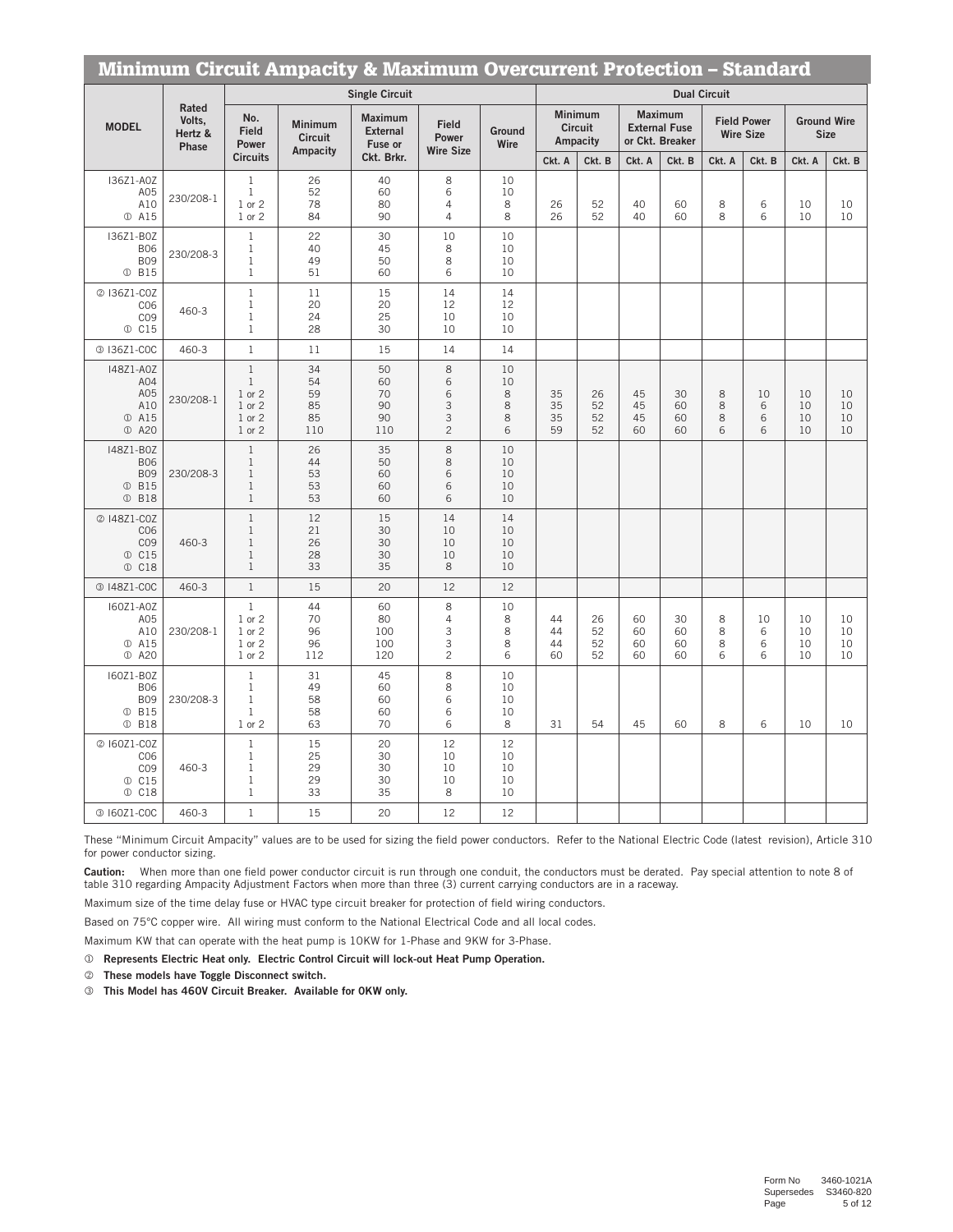|                                           |                         | <b>Cooling Full Load Application Data</b> |                  | $\Omega$                       |                  |                                                                                               |                                       |                                                                   |                  |                      |                      |                                                                                                                                                                                                        |                         |                      |                                              |                                |
|-------------------------------------------|-------------------------|-------------------------------------------|------------------|--------------------------------|------------------|-----------------------------------------------------------------------------------------------|---------------------------------------|-------------------------------------------------------------------|------------------|----------------------|----------------------|--------------------------------------------------------------------------------------------------------------------------------------------------------------------------------------------------------|-------------------------|----------------------|----------------------------------------------|--------------------------------|
| <b>Model</b>                              | D.B. /<br>$W.B.$ $@$    | <b>COOLING</b><br><b>CAPACITY</b>         | $60^{\circ}$ F   | $65^{\circ}$ F                 | 70°F             | $75^{\circ}$ F                                                                                | 80°F                                  | 85°F                                                              | 90°F             | $95^{\circ}$ F       | $100^{\circ}$ F      | $105^{\circ}F$                                                                                                                                                                                         | 110°F                   | $115^{\circ}F$       | $120^{\circ}F$                               | $125^{\circ}F$                 |
|                                           | 75/62                   | <b>Total Cooling</b><br>Sensible Cooling  | 37,050<br>28,631 | 36,400<br>28,388               | 35,750<br>28,144 | 35,100                                                                                        |                                       | 34,450 33,800                                                     | 33,150           | 32,500               | 31,281               | 30,063<br>27,900 27,656 27,413 27,169 26,925 26,418 25,911 25,404                                                                                                                                      | 28,844                  | 27,625<br>24,897     |                                              | 26,406 25,188<br>24,390 23,883 |
| 136Z1                                     | 80/67                   | <b>Total Cooling</b><br>Sensible Cooling  | 41,956<br>30,444 | 40,963<br>29,888               | 39,969<br>29,331 | 38,975<br>28,775                                                                              |                                       | 37,981 36,988<br>28,219 27,663 27,106 26,550                      |                  | 35,994 35,000 33,688 | 26,050               | 32,375<br>25,550                                                                                                                                                                                       | 31,063<br>25,050        | 29,750<br>24,550     | 28,438                                       | 27,125<br>24,050 23,550        |
|                                           | 85/72                   | <b>Total Cooling</b><br>Sensible Cooling  | 45.100<br>30,219 | 44.350<br>29,613               | 43,600<br>29,006 | 42,850<br>28,400                                                                              | 27,794                                | 42,100 41,350<br>27,188                                           | 40,600<br>26,581 | 39,850<br>25,975     | 38,356<br>25,486     | 36,861<br>24,997                                                                                                                                                                                       | 35,367<br>24,507        | 33,873<br>24,018     | 32,378<br>23,529                             | 30,884<br>23,040               |
|                                           | 75/62                   | <b>Total Cooling</b><br>Sensible Cooling  | 50.982<br>38,895 | 49,773<br>38,266               | 48,564<br>37,636 | 47,355 46,145 44,936 43,727 42,518 40,901 39,284<br>37,007 36,378 35,748 35,119 34,490 33,804 |                                       |                                                                   |                  |                      |                      |                                                                                                                                                                                                        | 37,667<br>33,119 32,434 | 36,049<br>31,748     | 34,432 32,815<br>31,063 30,378               |                                |
| <b>I48Z1</b>                              | 80/67                   | <b>Total Cooling</b><br>Sensible Cooling  | 55,969<br>38,188 | 54,688<br>37,675               | 53,406<br>37,163 | 52,125<br>36,650                                                                              |                                       | 51,000 49,719 48,281 47,000 45,213<br>35,875 35,363               | 35,113           | 34,600               | 33,913               | 43,425<br>33,225                                                                                                                                                                                       | 41,638<br>32,538        | 39,850<br>31,850     | 38,063<br>31,163                             | 36,275<br>30,475               |
|                                           | 85/72                   | <b>Total Cooling</b><br>Sensible Cooling  | 51,877<br>37,889 | 51,699<br>37,293               | 51,522<br>36,697 |                                                                                               | 51,344 51,167<br>36,101 35,505 34,909 | 50,989                                                            | 50,811           | 34,312 33,716 33,046 | 50,634 48,708        | 46,782<br>32,376                                                                                                                                                                                       | 44,857<br>31,706        | 42,931<br>31,036     | 41,005<br>30,367                             | 39,080<br>29,697               |
|                                           | 75/62                   | <b>Total Cooling</b><br>Sensible Cooling  | 40,231<br>29,706 | 41,463<br>31,038               | 42,694<br>32,369 | 43,925                                                                                        | 45,156 46,388                         | 33,700 35,031 36,363 37,694 39,025                                | 47,619           | 48,850               | 47,063<br>38,215     | 45,277<br>37,405                                                                                                                                                                                       | 43,490<br>36,595        | 41,703<br>35,785     | 39,917<br>34,975 34,166                      | 38,130                         |
| 160Z1                                     | 80/67                   | <b>Total Cooling</b><br>Sensible Cooling  | 44.113<br>29,044 | 45,525<br>30,488               | 46,938<br>31,931 | 48,350<br>33,375                                                                              |                                       | 49,763 51,175<br>34,819 36,263 37,706 39,150                      | 52,588           | 54,000               | 52,025<br>38,338     | 50,050<br>37,525                                                                                                                                                                                       | 48,075<br>36,713        | 46.100<br>35,900     | 44.125<br>35,088                             | 42,150<br>34,275               |
|                                           | 85/72                   | <b>Total Cooling</b><br>Sensible Cooling  | 47.981           | 49.438                         | 50,894           | 52,350<br>28,919 30,238 31,556 32,875 34,194 35,513 36,831 38,150 37,358 36,567               | 53,806                                | 55,263                                                            |                  | 56,719 58,175 56,047 |                      | 53,920                                                                                                                                                                                                 | 51,792<br>35,775        | 49.664               | 47.537<br>34,983 34,191 33,400               | 45.409                         |
| <b>Cooling Part Load Application Data</b> |                         |                                           |                  |                                |                  |                                                                                               |                                       |                                                                   |                  |                      |                      |                                                                                                                                                                                                        |                         |                      |                                              |                                |
|                                           |                         |                                           |                  |                                |                  |                                                                                               | $\rm (1)$                             |                                                                   |                  |                      |                      |                                                                                                                                                                                                        |                         |                      |                                              |                                |
| <b>Model</b>                              | D.B. /<br><b>W.B.</b> 2 | <b>COOLING</b><br><b>CAPACITY</b>         | $60^{\circ}$ F   | $65^{\circ}$ F                 | 70°F             | $75^{\circ}$ F                                                                                | 80°F                                  | $85^{\circ}$ F                                                    | $90^{\circ}$ F   | $95^{\circ}$ F       | $100^{\circ}$ F      | $105^{\circ}$ F                                                                                                                                                                                        | 110°F                   | $115^{\circ}F$       | $120^{\circ}F$                               | $125^{\circ}$ F                |
|                                           | 75/62                   | <b>Total Cooling</b><br>Sensible Cooling  | 28,500<br>22,794 | 27,700<br>22,388               | 26,900<br>21,981 | 26,100                                                                                        |                                       | 25,300 24,500<br>21,575 21,169 20,763 20,356 19,950 19,502 19,054 |                  |                      |                      | 23,700 22,900 21,973 21,045                                                                                                                                                                            | 20,118 19,190           |                      | 18.263 17.335<br>18,607 18,159 17,711 17,263 |                                |
| I36Z1                                     | 80/67                   | <b>Total Cooling</b><br>Sensible Cooling  | 30.731           | 29,913<br>22,456 22,113 21,769 | 29,094           | 21,425 21,081 20,738 20,394 20,050 19,600                                                     |                                       |                                                                   |                  |                      |                      | 28,275 27,456 26,638 25,819 25,000 23,988 22,975 21,963<br>19,150 18,700                                                                                                                               |                         | 20,950               | 19,938 18,925<br>18,250 17,800 17,350        |                                |
|                                           | 85/72                   | <b>Total Cooling</b><br>Sensible Cooling  | 32,119           | 31,613<br>21,500 21,300 21,100 | 31,106           | 30,600                                                                                        |                                       | 30,094 29,588                                                     | 29,081           | 28,575               |                      | 27,418 26,260<br>20,900 20,700 20,500 20,300 20,100 19,649 19,198 18,747                                                                                                                               | 25,103                  | 23,946<br>18,296     | 22,789<br>17,844 17,393                      | 21,631                         |
|                                           | 75/62                   | <b>Total Cooling</b><br>Sensible Cooling  | 27,440           | 26,922                         | 26,404           | 25,886                                                                                        |                                       | 25,369 24,851 24,333 23,815 23,512 23,210                         |                  |                      |                      | 36,489 35,477 34,465 33,453 32,441 31,429 30,417 29,405 28,404 27,403 26,402 25,401 24,400 23,399                                                                                                      |                         | 22,907 22,604 22,302 |                                              | 21,999                         |
| <b>I48Z1</b>                              | 80/67                   | <b>Total Cooling</b><br>Sensible Cooling  |                  |                                |                  |                                                                                               |                                       |                                                                   |                  |                      |                      | 40,380 39,255 38,129 37,003 36,000 34,874 33,626 32,500 31,394 30,288 29,181 28,075 26,969 25,863<br>27,189 26,712 26,234 25,756 25,241 24,763 24,323 23,845 23,542 23,239 22,936 22,633 22,330 22,027 |                         |                      |                                              |                                |
|                                           | 85/72                   | <b>Total Cooling</b><br>Sensible Cooling  |                  |                                |                  |                                                                                               |                                       |                                                                   |                  |                      |                      | 37,194 36,987 36,780 36,573 36,366 36,159 35,952 35,745 34,529 33,312 32,095 30,879 29,662 28,445<br>26,876 26,403 25,930 25,457 24,984 24,511 24,038 23,565 23,265 22,966 22,666 22,367 22,067 21,768 |                         |                      |                                              |                                |
|                                           | 75/62                   | <b>Total Cooling</b><br>Sensible Cooling  | 42,006<br>30,931 | 40,788<br>30,363               | 39,569<br>29,794 | 38,350<br>29,225                                                                              | 37,131<br>28,656                      | 35,913<br>28,088                                                  | 34,694<br>27,519 | 33,475<br>26,950     | 32,203<br>26,339     | 30,930<br>25,727                                                                                                                                                                                       | 29,658<br>25,116        | 28,386<br>24,505     | 27,114<br>23,893                             | 25,841<br>23,282               |
| <b>160Z1</b>                              | 80/67                   | <b>Total Cooling</b><br>Sensible Cooling  | 46.494<br>30,631 | 45.138<br>30,113               | 43,781<br>29,594 | 42,425<br>29,075                                                                              | 41,000 39,644                         | 28,500 27,981 27,519 27,000 26,388                                |                  | 38,356 37,000 35,594 |                      | 34,188<br>25,775                                                                                                                                                                                       | 32,781<br>25,163        | 31,375<br>24,550     | 29,969<br>23,938 23,325                      | 28,563                         |
|                                           | 85/72                   | <b>Total Cooling</b><br>Sensible Cooling  | 50,981           | 49.513                         | 48.044           | 46,575                                                                                        |                                       | 45,106 43,638 42,169                                              |                  |                      | 40,700 39,153 37,606 | 30,306 29,788 29,269 28,750 28,231 27,713 27,194 26,675 26,070 25,465 24,860 24,254 23,649 23,044                                                                                                      | 36,059                  | 34,513               | 32,966                                       | 31,419                         |

|  |  |  |  | 10 Below 50°F, unit requires a factory or field installed low ambient contro |  |  |  |  |  |  |  |
|--|--|--|--|------------------------------------------------------------------------------|--|--|--|--|--|--|--|
|--|--|--|--|------------------------------------------------------------------------------|--|--|--|--|--|--|--|

bl.  $\oslash$  Return air temp. °F Rated CFM.

| <b>Heating Full Load Application Data</b> |                     |                                    |                        |                        |                        |                        |                        |                        |                        |                        |                        |                        |                        |                        |                        |
|-------------------------------------------|---------------------|------------------------------------|------------------------|------------------------|------------------------|------------------------|------------------------|------------------------|------------------------|------------------------|------------------------|------------------------|------------------------|------------------------|------------------------|
| <b>Model</b>                              | Indoor              |                                    | $0^{\circ}$            | $5^\circ$              | $10^{\circ}$           | $15^\circ$             | $20^{\circ}$           | $25^\circ$             | $30^\circ$             | $35^\circ$             | $40^{\circ}$           | $45^\circ$             | $50^\circ$             | $55^{\circ}$           | $60^{\circ}$ F         |
| <b>I36Z1</b>                              |                     | <b>BTUH</b><br><b>WATTS</b><br>COP | 13.525<br>2233<br>1.78 | 15.450<br>2263<br>2.00 | 17.375<br>2288<br>2.23 | 19.300<br>2308<br>2.45 | 21.225<br>2325<br>2.68 | 23.150<br>2339<br>2.90 | 25.075<br>2351<br>3.13 | 27,000<br>2361<br>3.35 | 29,200<br>2462<br>3.48 | 31.400<br>2556<br>3.60 | 33.360<br>2579<br>3.79 | 35.320<br>2600<br>3.98 | 37.280<br>2619<br>4.17 |
| <b>I48Z1</b>                              | $\circledR$<br>70°F | <b>BTUH</b><br><b>WATTS</b><br>COP | 24.450<br>3065<br>2.34 | 25,800<br>3117<br>2.43 | 27.150<br>3166<br>2.51 | 28,500<br>3212<br>2.60 | 29.850<br>3254<br>2.69 | 31,200<br>3294<br>2.78 | 32.550<br>3332<br>2.86 | 33,900<br>3367<br>2.95 | 38.900<br>3454<br>3.30 | 43.900<br>3524<br>3.65 | 46.880<br>3596<br>3.82 | 49.860<br>3661<br>3.99 | 52.840<br>3722<br>4.16 |
| 160Z1                                     |                     | <b>BTUH</b><br><b>WATTS</b><br>COP | 30.113<br>3815<br>2.31 | 31.075<br>3834<br>2.38 | 32.038<br>3851<br>2.44 | 33,000<br>3868<br>2.50 | 33.963<br>3883<br>2.56 | 34.925<br>3898<br>2.63 | 35.888<br>3913<br>2.69 | 36,850<br>3926<br>2.75 | 45.425<br>4293<br>3.10 | 52,800<br>4484<br>3.45 | 56.360<br>4618<br>3.58 | 59.920<br>4742<br>3.70 | 63.480<br>4859<br>3.83 |

|              | <b>Heating Part Load Application Data</b> |                                           |                        |                        |                        |                        |                        |                        |                        |                        |                        |                         |                        |                        |                        |
|--------------|-------------------------------------------|-------------------------------------------|------------------------|------------------------|------------------------|------------------------|------------------------|------------------------|------------------------|------------------------|------------------------|-------------------------|------------------------|------------------------|------------------------|
| <b>Model</b> | Indoor                                    |                                           | $0^{\circ}$            | $5^\circ$              | $10^{\circ}$           | $15^{\circ}$           | $20^\circ$             | $25^\circ$             | $30^\circ$             | $35^\circ$             | $40^{\circ}$           | $45^\circ$              | $50^\circ$             | $55^{\circ}$           | $60^{\circ}$ F         |
| <b>I36Z1</b> |                                           | <b>BTUH</b><br><b>WATTS</b><br><b>COP</b> | 9.125<br>1999<br>1.34  | 10.550<br>1963<br>1.58 | 11.975<br>1936<br>1.81 | 13.400<br>1915<br>2.05 | 14.825<br>1899<br>2.29 | 16,250<br>1886<br>2.53 | 17.675<br>1875<br>2.76 | 19.100<br>1865<br>3.00 | 21,100<br>1917<br>3.23 | 21.400<br>1817<br>3.45  | 23.350<br>1842<br>3.71 | 25.300<br>1864<br>3.98 | 27.250<br>1883<br>4.24 |
| 148Z1        | $\circled{1}$<br>70°F                     | <b>BTUH</b><br><b>WATTS</b><br>COP        | 15.963<br>2478<br>1.89 | 17.225<br>2492<br>2.03 | 18.488<br>2505<br>2.16 | 19,750<br>2516<br>2.30 | 21,013<br>2526<br>2.44 | 22,275<br>2535<br>2.58 | 23,538<br>2542<br>2.71 | 24,800<br>2550<br>2.85 | 27,650<br>2512<br>3.23 | 29,100<br>2.368<br>3.60 | 31.760<br>2468<br>3.77 | 34.420<br>2560<br>3.94 | 37,080<br>2643<br>4.11 |
| <b>160Z1</b> |                                           | <b>BTUH</b><br><b>WATTS</b><br>COP        | 20.325<br>2966<br>2.01 | 21.650<br>2985<br>2.13 | 22.975<br>3002<br>2.24 | 24.300<br>3017<br>2.36 | 25.625<br>3030<br>2.48 | 26,950<br>3043<br>2.60 | 28,275<br>3054<br>2.71 | 29.600<br>3065<br>2.83 | 32.700<br>3101<br>3.09 | 35,800<br>3131<br>3.35  | 38.815<br>3277<br>3.47 | 41.830<br>3414<br>3.59 | 44.845<br>3542<br>3.71 |

70°F DB indoor return air at rated CFM includes defrost operation below 45°.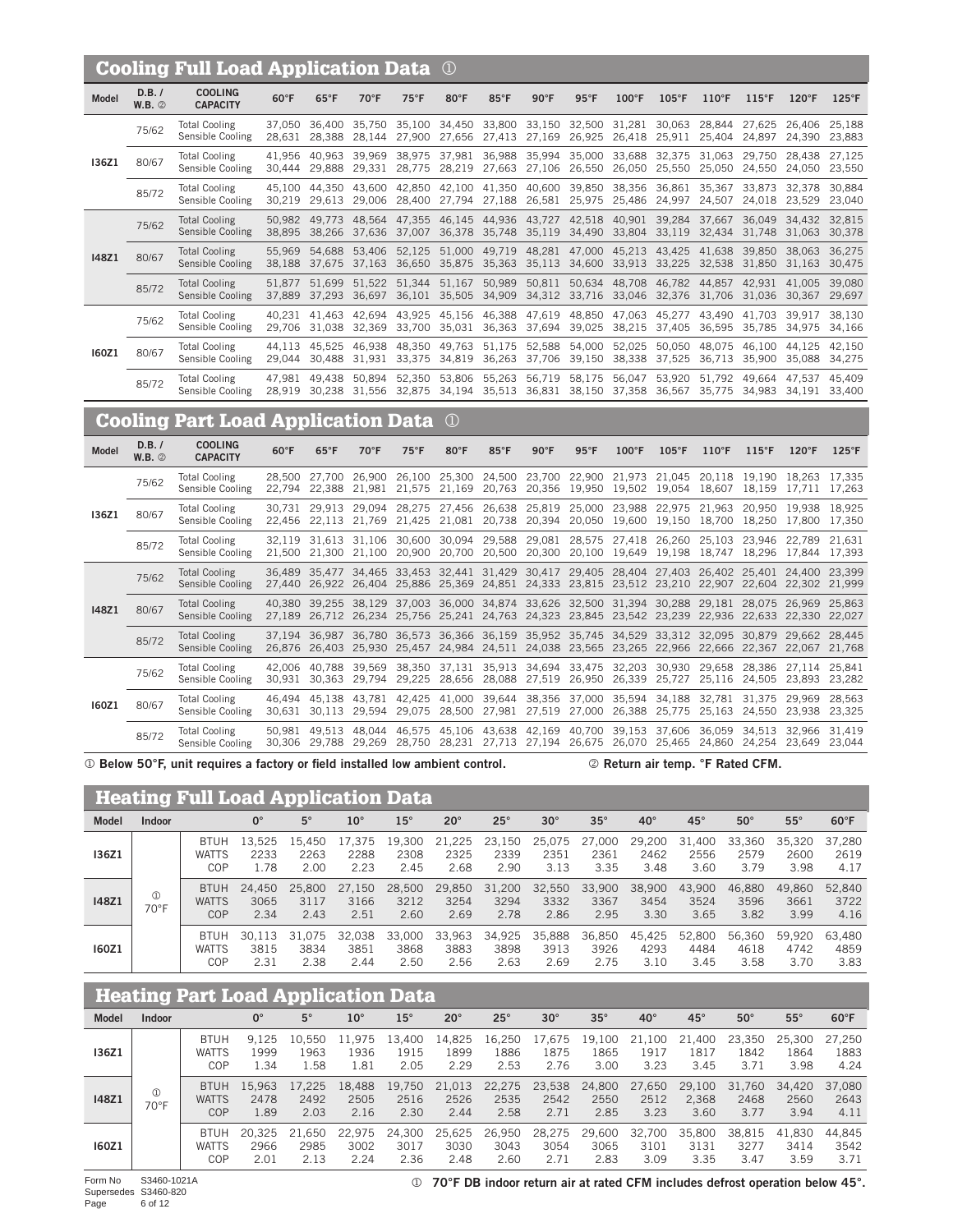# I36Z, I48Z, I60Z Indoor Sound Data at 10 Feet

- 1. dBA @ 10 feet, Values recorded in Bard Manufacturing Company, Inc. Sound Lab Facility.
- 2. Actual field results may vary with classroom design and construction.
- 3. Integrated values calculated per ANSI/ASA S12.60-2009 / Part 2, Section 5.2.2.1, Table 2 Triple Mode Type 3 HVAC System Duty Cycles: Ventilation 58%, Part Load 25%, Full Load 17%
- 4. Integrated values calculated per ANSI/ASA S12.60-2009/Part 2, Section 5.2.2.1. Integrated Sound Values are also applicable for use in learning spaces for LEED schools; EQ Prerequisite 3 - Minimum Acoustical Performance, OPTION 1. Using methods prescribed in ANSI S12.60, classroom must achieve a maximum background noise level of 45 dBa. Results referenced were recorded in The Bard Manufacturing Company, Inc. Sound Lab Facility. Actual field application results may vary with classroom design and construction methods.

| Vent: CRV    |                  | <b>IPBDFZ-12 Duct Free</b><br>12" Plenum Box |             |              | <b>IPBDFZ-18 Duct Free</b><br>18" Plenum Box |                |                         |             | Ducted @ 0.20" ESP at<br><b>Full Load Rated CFM</b> |                   |             |              |                         |
|--------------|------------------|----------------------------------------------|-------------|--------------|----------------------------------------------|----------------|-------------------------|-------------|-----------------------------------------------------|-------------------|-------------|--------------|-------------------------|
| <b>Model</b> | <b>Operation</b> | <b>CRV Off</b>                               | CRV@<br>300 | CRV @<br>375 | CRV @<br>450                                 | <b>CRV Off</b> | CRV <sup>@</sup><br>300 | CRV@<br>375 | CRV@<br>450                                         | <b>CRV</b><br>Off | CRV@<br>300 | CRV @<br>375 | CRV <sup>@</sup><br>450 |
| 136Z         | Integrated       | 37.5                                         | 36.8        | 37.2         | 37.3                                         | 35.3           | 35.9                    | 36.0        | 36.3                                                | 36.1              | 36.5        | 36.6         | 36.9                    |
| 148Z         | Integrated       | 36.9                                         | 37.0        | 37.0         | 37.4                                         | 36.7           | 36.9                    | 37.2        | 37.1                                                | 37.4              | 37.5        | 37.4         | 37.8                    |
| 160Z         | Integrated       | 39.0                                         | 39.3        | 39.2         | 39.4                                         | 39.0           | 39.0                    | 39.1        | 39.2                                                | 38.0              | 38.4        | 38.3         | 38.5                    |

## **Factory Setting(s) shaded in Gray**

| <b>Outdoor Sound Data at 10 Feet</b> |      |             |             |  |  |  |  |  |
|--------------------------------------|------|-------------|-------------|--|--|--|--|--|
| <b>Model</b>                         | 136Z | <b>148Z</b> | <b>160Z</b> |  |  |  |  |  |
|                                      | 66.6 | 67.9        | 67.8        |  |  |  |  |  |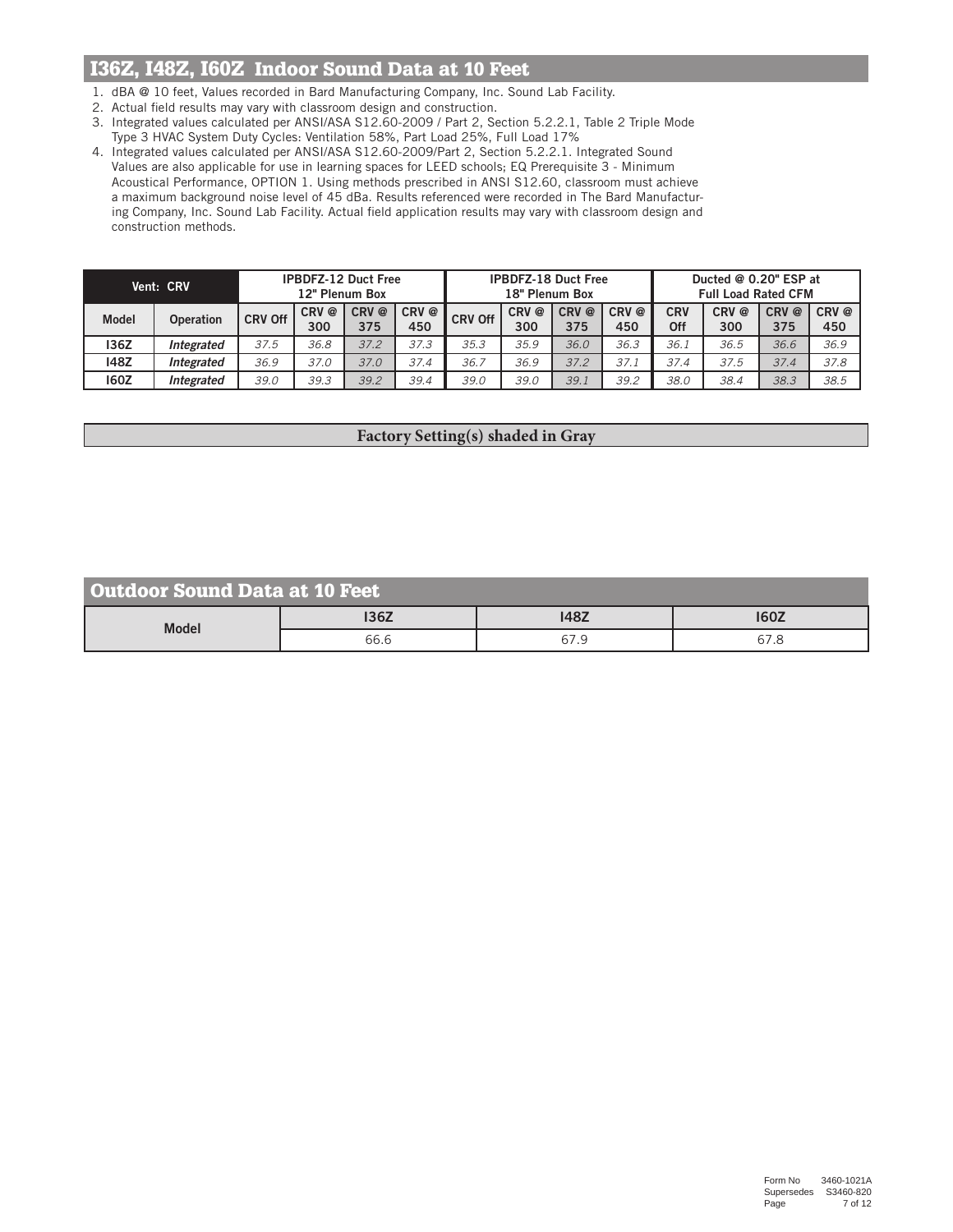| <b>Wall Sleeves (Required Option - Select One)</b><br>Model $#$ :<br>Description:<br>IWS-A<br>Wall Sleeve adjustable 5.5 to 8.5" total depth of wall system<br>IWS-B<br>Wall Sleeve adjustable 8.0 to 13.5" total depth of wall system<br>IWS-C<br>Wall Sleeve adjustable 13.0 to 23.5" total depth of wall system<br>Outdoor Louver Grilles (Required Option - Select One)<br>Model #:<br>Description:<br>$ILG-10$<br>Clear anodized aluminum<br><b>ILG-20</b><br>Medium bronze anodized aluminum<br>$ILG-30$<br>Dark bronze anodized aluminum<br><b>I-TEC Accessories</b><br><b>Optional per Job Requirement</b><br><b>Duct-Free Plenum Boxes</b><br>Model #:<br>Description:<br>IPBDFZ12-X<br>12" high — Beige. White linear slot grilles, side w/shutoff damper<br>IPBDFZ12-1<br>12" high - White. White linear slot grilles, side w/shutoff damper<br>IPBDFZ12-4<br>12" high - Gray. White linear slot grilles, side w/shutoff damper<br>IPBDFZ18-X<br>18" high - Beige. White linear slot grilles, side w/shutoff damper<br>IPBDFZ18-1<br>18" high - White. White linear slot grilles, side w/shutoff damper<br>IPBDFZ18-4<br>18" high - Gray. White linear slot grilles, side w/shutoff damper<br><b>Cabinet Extensions</b><br>Model #:<br>Description:<br>ICXZ28-X<br>28" extension for ceilings up to 10'2", beige paint<br><b>ICXZ28-1</b><br>28" extension for ceilings up to 10'2", white paint<br><b>ICXZ28-4</b><br>28" extension for ceilings up to 10'2", gray paint<br><b>NOTE 1:</b> Use of Riser Platforms will increase maximum ceiling height by riser height.<br>NOTE 2: Cabinet Extensions can be used with ducted systems to enclose ductwork or piping, and can also be used with Duct-Free Plenum Boxes to enclose to<br>ceiling if desired. Extensions can be trimmed to height as needed.<br><b>Riser Platforms</b><br>Model #:<br>Description:<br>IRPZA-3-X<br>Riser platform 3" with trim kit, beige paint<br>IRPZA-3-1<br>Riser platform 3" with trim kit, white paint<br>IRPZA-3-4<br>Riser platform 3" with trim kit, gray paint<br>IRPZA-6-X<br>Riser platform 6" with trim kit, beige paint<br>IRPZA-6-1<br>Riser platform 6" with trim kit, white paint<br>IRPZA-6-4<br>Riser platform 6" with trim kit, gray paint<br>IRRZ-3-X<br>Rail replacement kit (3" Riser) with trim kit, beige paint<br><b>IRRZ-3-1</b><br>Rail replacement kit (3" Riser) with trim kit, white paint<br><b>IRRZ-3-4</b><br>Rail replacement kit (3" Riser) with trim kit, gray paint<br><b>NOTE:</b> Use of Riser Platforms will increase maximum ceiling height by riser height.<br><b>Wall Curbs</b><br>Model #:<br><b>Description:</b><br>ICURB740<br>7" Deep Curb to allow sleeve installation with a 40" window sill height<br><b>Side Trim Kit</b><br>Model #:<br>Description:<br>ISTZ4-X<br>4" Side Trim Kit, beige paint, adaptable for up to 12' ceilings<br>ISTZ4-1<br>4" Side Trim Kit, white paint, adaptable for up to 12' ceilings<br>ISTZ4-4<br>4" Side Trim Kit, gray paint, adaptable for up to 12' ceilings<br><b>Other Optional Accessories</b><br>Model #:<br>Description:<br>AHCK-2<br>Anti-Huffing Locking Refrigerant Caps (2) with Key<br>SK111<br>Hard Start Kit for 1-Phase Models (I36Z1-A) Only<br><b>SK118</b><br>Hard Start Kit for 1-Phase Models (148Z1-A & 160Z1-A) Only | <b>I-TEC Accessory Model Numbers</b> |  |  |  |  |  |  |  |
|-------------------------------------------------------------------------------------------------------------------------------------------------------------------------------------------------------------------------------------------------------------------------------------------------------------------------------------------------------------------------------------------------------------------------------------------------------------------------------------------------------------------------------------------------------------------------------------------------------------------------------------------------------------------------------------------------------------------------------------------------------------------------------------------------------------------------------------------------------------------------------------------------------------------------------------------------------------------------------------------------------------------------------------------------------------------------------------------------------------------------------------------------------------------------------------------------------------------------------------------------------------------------------------------------------------------------------------------------------------------------------------------------------------------------------------------------------------------------------------------------------------------------------------------------------------------------------------------------------------------------------------------------------------------------------------------------------------------------------------------------------------------------------------------------------------------------------------------------------------------------------------------------------------------------------------------------------------------------------------------------------------------------------------------------------------------------------------------------------------------------------------------------------------------------------------------------------------------------------------------------------------------------------------------------------------------------------------------------------------------------------------------------------------------------------------------------------------------------------------------------------------------------------------------------------------------------------------------------------------------------------------------------------------------------------------------------------------------------------------------------------------------------------------------------------------------------------------------------------------------------------------------------------------------------------------------------------------------------------------------------------------------------------------------------------------------------------------------------------------------------------------------------------------------------------------------------------------------------------------------------------------------------------------------------------------------------|--------------------------------------|--|--|--|--|--|--|--|
|                                                                                                                                                                                                                                                                                                                                                                                                                                                                                                                                                                                                                                                                                                                                                                                                                                                                                                                                                                                                                                                                                                                                                                                                                                                                                                                                                                                                                                                                                                                                                                                                                                                                                                                                                                                                                                                                                                                                                                                                                                                                                                                                                                                                                                                                                                                                                                                                                                                                                                                                                                                                                                                                                                                                                                                                                                                                                                                                                                                                                                                                                                                                                                                                                                                                                                                         |                                      |  |  |  |  |  |  |  |
|                                                                                                                                                                                                                                                                                                                                                                                                                                                                                                                                                                                                                                                                                                                                                                                                                                                                                                                                                                                                                                                                                                                                                                                                                                                                                                                                                                                                                                                                                                                                                                                                                                                                                                                                                                                                                                                                                                                                                                                                                                                                                                                                                                                                                                                                                                                                                                                                                                                                                                                                                                                                                                                                                                                                                                                                                                                                                                                                                                                                                                                                                                                                                                                                                                                                                                                         |                                      |  |  |  |  |  |  |  |
|                                                                                                                                                                                                                                                                                                                                                                                                                                                                                                                                                                                                                                                                                                                                                                                                                                                                                                                                                                                                                                                                                                                                                                                                                                                                                                                                                                                                                                                                                                                                                                                                                                                                                                                                                                                                                                                                                                                                                                                                                                                                                                                                                                                                                                                                                                                                                                                                                                                                                                                                                                                                                                                                                                                                                                                                                                                                                                                                                                                                                                                                                                                                                                                                                                                                                                                         |                                      |  |  |  |  |  |  |  |
|                                                                                                                                                                                                                                                                                                                                                                                                                                                                                                                                                                                                                                                                                                                                                                                                                                                                                                                                                                                                                                                                                                                                                                                                                                                                                                                                                                                                                                                                                                                                                                                                                                                                                                                                                                                                                                                                                                                                                                                                                                                                                                                                                                                                                                                                                                                                                                                                                                                                                                                                                                                                                                                                                                                                                                                                                                                                                                                                                                                                                                                                                                                                                                                                                                                                                                                         |                                      |  |  |  |  |  |  |  |
|                                                                                                                                                                                                                                                                                                                                                                                                                                                                                                                                                                                                                                                                                                                                                                                                                                                                                                                                                                                                                                                                                                                                                                                                                                                                                                                                                                                                                                                                                                                                                                                                                                                                                                                                                                                                                                                                                                                                                                                                                                                                                                                                                                                                                                                                                                                                                                                                                                                                                                                                                                                                                                                                                                                                                                                                                                                                                                                                                                                                                                                                                                                                                                                                                                                                                                                         |                                      |  |  |  |  |  |  |  |
|                                                                                                                                                                                                                                                                                                                                                                                                                                                                                                                                                                                                                                                                                                                                                                                                                                                                                                                                                                                                                                                                                                                                                                                                                                                                                                                                                                                                                                                                                                                                                                                                                                                                                                                                                                                                                                                                                                                                                                                                                                                                                                                                                                                                                                                                                                                                                                                                                                                                                                                                                                                                                                                                                                                                                                                                                                                                                                                                                                                                                                                                                                                                                                                                                                                                                                                         |                                      |  |  |  |  |  |  |  |
|                                                                                                                                                                                                                                                                                                                                                                                                                                                                                                                                                                                                                                                                                                                                                                                                                                                                                                                                                                                                                                                                                                                                                                                                                                                                                                                                                                                                                                                                                                                                                                                                                                                                                                                                                                                                                                                                                                                                                                                                                                                                                                                                                                                                                                                                                                                                                                                                                                                                                                                                                                                                                                                                                                                                                                                                                                                                                                                                                                                                                                                                                                                                                                                                                                                                                                                         |                                      |  |  |  |  |  |  |  |
|                                                                                                                                                                                                                                                                                                                                                                                                                                                                                                                                                                                                                                                                                                                                                                                                                                                                                                                                                                                                                                                                                                                                                                                                                                                                                                                                                                                                                                                                                                                                                                                                                                                                                                                                                                                                                                                                                                                                                                                                                                                                                                                                                                                                                                                                                                                                                                                                                                                                                                                                                                                                                                                                                                                                                                                                                                                                                                                                                                                                                                                                                                                                                                                                                                                                                                                         |                                      |  |  |  |  |  |  |  |
|                                                                                                                                                                                                                                                                                                                                                                                                                                                                                                                                                                                                                                                                                                                                                                                                                                                                                                                                                                                                                                                                                                                                                                                                                                                                                                                                                                                                                                                                                                                                                                                                                                                                                                                                                                                                                                                                                                                                                                                                                                                                                                                                                                                                                                                                                                                                                                                                                                                                                                                                                                                                                                                                                                                                                                                                                                                                                                                                                                                                                                                                                                                                                                                                                                                                                                                         |                                      |  |  |  |  |  |  |  |
|                                                                                                                                                                                                                                                                                                                                                                                                                                                                                                                                                                                                                                                                                                                                                                                                                                                                                                                                                                                                                                                                                                                                                                                                                                                                                                                                                                                                                                                                                                                                                                                                                                                                                                                                                                                                                                                                                                                                                                                                                                                                                                                                                                                                                                                                                                                                                                                                                                                                                                                                                                                                                                                                                                                                                                                                                                                                                                                                                                                                                                                                                                                                                                                                                                                                                                                         |                                      |  |  |  |  |  |  |  |
|                                                                                                                                                                                                                                                                                                                                                                                                                                                                                                                                                                                                                                                                                                                                                                                                                                                                                                                                                                                                                                                                                                                                                                                                                                                                                                                                                                                                                                                                                                                                                                                                                                                                                                                                                                                                                                                                                                                                                                                                                                                                                                                                                                                                                                                                                                                                                                                                                                                                                                                                                                                                                                                                                                                                                                                                                                                                                                                                                                                                                                                                                                                                                                                                                                                                                                                         |                                      |  |  |  |  |  |  |  |
|                                                                                                                                                                                                                                                                                                                                                                                                                                                                                                                                                                                                                                                                                                                                                                                                                                                                                                                                                                                                                                                                                                                                                                                                                                                                                                                                                                                                                                                                                                                                                                                                                                                                                                                                                                                                                                                                                                                                                                                                                                                                                                                                                                                                                                                                                                                                                                                                                                                                                                                                                                                                                                                                                                                                                                                                                                                                                                                                                                                                                                                                                                                                                                                                                                                                                                                         |                                      |  |  |  |  |  |  |  |
|                                                                                                                                                                                                                                                                                                                                                                                                                                                                                                                                                                                                                                                                                                                                                                                                                                                                                                                                                                                                                                                                                                                                                                                                                                                                                                                                                                                                                                                                                                                                                                                                                                                                                                                                                                                                                                                                                                                                                                                                                                                                                                                                                                                                                                                                                                                                                                                                                                                                                                                                                                                                                                                                                                                                                                                                                                                                                                                                                                                                                                                                                                                                                                                                                                                                                                                         |                                      |  |  |  |  |  |  |  |
|                                                                                                                                                                                                                                                                                                                                                                                                                                                                                                                                                                                                                                                                                                                                                                                                                                                                                                                                                                                                                                                                                                                                                                                                                                                                                                                                                                                                                                                                                                                                                                                                                                                                                                                                                                                                                                                                                                                                                                                                                                                                                                                                                                                                                                                                                                                                                                                                                                                                                                                                                                                                                                                                                                                                                                                                                                                                                                                                                                                                                                                                                                                                                                                                                                                                                                                         |                                      |  |  |  |  |  |  |  |
|                                                                                                                                                                                                                                                                                                                                                                                                                                                                                                                                                                                                                                                                                                                                                                                                                                                                                                                                                                                                                                                                                                                                                                                                                                                                                                                                                                                                                                                                                                                                                                                                                                                                                                                                                                                                                                                                                                                                                                                                                                                                                                                                                                                                                                                                                                                                                                                                                                                                                                                                                                                                                                                                                                                                                                                                                                                                                                                                                                                                                                                                                                                                                                                                                                                                                                                         |                                      |  |  |  |  |  |  |  |
|                                                                                                                                                                                                                                                                                                                                                                                                                                                                                                                                                                                                                                                                                                                                                                                                                                                                                                                                                                                                                                                                                                                                                                                                                                                                                                                                                                                                                                                                                                                                                                                                                                                                                                                                                                                                                                                                                                                                                                                                                                                                                                                                                                                                                                                                                                                                                                                                                                                                                                                                                                                                                                                                                                                                                                                                                                                                                                                                                                                                                                                                                                                                                                                                                                                                                                                         |                                      |  |  |  |  |  |  |  |
|                                                                                                                                                                                                                                                                                                                                                                                                                                                                                                                                                                                                                                                                                                                                                                                                                                                                                                                                                                                                                                                                                                                                                                                                                                                                                                                                                                                                                                                                                                                                                                                                                                                                                                                                                                                                                                                                                                                                                                                                                                                                                                                                                                                                                                                                                                                                                                                                                                                                                                                                                                                                                                                                                                                                                                                                                                                                                                                                                                                                                                                                                                                                                                                                                                                                                                                         |                                      |  |  |  |  |  |  |  |
|                                                                                                                                                                                                                                                                                                                                                                                                                                                                                                                                                                                                                                                                                                                                                                                                                                                                                                                                                                                                                                                                                                                                                                                                                                                                                                                                                                                                                                                                                                                                                                                                                                                                                                                                                                                                                                                                                                                                                                                                                                                                                                                                                                                                                                                                                                                                                                                                                                                                                                                                                                                                                                                                                                                                                                                                                                                                                                                                                                                                                                                                                                                                                                                                                                                                                                                         |                                      |  |  |  |  |  |  |  |
|                                                                                                                                                                                                                                                                                                                                                                                                                                                                                                                                                                                                                                                                                                                                                                                                                                                                                                                                                                                                                                                                                                                                                                                                                                                                                                                                                                                                                                                                                                                                                                                                                                                                                                                                                                                                                                                                                                                                                                                                                                                                                                                                                                                                                                                                                                                                                                                                                                                                                                                                                                                                                                                                                                                                                                                                                                                                                                                                                                                                                                                                                                                                                                                                                                                                                                                         |                                      |  |  |  |  |  |  |  |
|                                                                                                                                                                                                                                                                                                                                                                                                                                                                                                                                                                                                                                                                                                                                                                                                                                                                                                                                                                                                                                                                                                                                                                                                                                                                                                                                                                                                                                                                                                                                                                                                                                                                                                                                                                                                                                                                                                                                                                                                                                                                                                                                                                                                                                                                                                                                                                                                                                                                                                                                                                                                                                                                                                                                                                                                                                                                                                                                                                                                                                                                                                                                                                                                                                                                                                                         |                                      |  |  |  |  |  |  |  |
|                                                                                                                                                                                                                                                                                                                                                                                                                                                                                                                                                                                                                                                                                                                                                                                                                                                                                                                                                                                                                                                                                                                                                                                                                                                                                                                                                                                                                                                                                                                                                                                                                                                                                                                                                                                                                                                                                                                                                                                                                                                                                                                                                                                                                                                                                                                                                                                                                                                                                                                                                                                                                                                                                                                                                                                                                                                                                                                                                                                                                                                                                                                                                                                                                                                                                                                         |                                      |  |  |  |  |  |  |  |
|                                                                                                                                                                                                                                                                                                                                                                                                                                                                                                                                                                                                                                                                                                                                                                                                                                                                                                                                                                                                                                                                                                                                                                                                                                                                                                                                                                                                                                                                                                                                                                                                                                                                                                                                                                                                                                                                                                                                                                                                                                                                                                                                                                                                                                                                                                                                                                                                                                                                                                                                                                                                                                                                                                                                                                                                                                                                                                                                                                                                                                                                                                                                                                                                                                                                                                                         |                                      |  |  |  |  |  |  |  |
|                                                                                                                                                                                                                                                                                                                                                                                                                                                                                                                                                                                                                                                                                                                                                                                                                                                                                                                                                                                                                                                                                                                                                                                                                                                                                                                                                                                                                                                                                                                                                                                                                                                                                                                                                                                                                                                                                                                                                                                                                                                                                                                                                                                                                                                                                                                                                                                                                                                                                                                                                                                                                                                                                                                                                                                                                                                                                                                                                                                                                                                                                                                                                                                                                                                                                                                         |                                      |  |  |  |  |  |  |  |
|                                                                                                                                                                                                                                                                                                                                                                                                                                                                                                                                                                                                                                                                                                                                                                                                                                                                                                                                                                                                                                                                                                                                                                                                                                                                                                                                                                                                                                                                                                                                                                                                                                                                                                                                                                                                                                                                                                                                                                                                                                                                                                                                                                                                                                                                                                                                                                                                                                                                                                                                                                                                                                                                                                                                                                                                                                                                                                                                                                                                                                                                                                                                                                                                                                                                                                                         |                                      |  |  |  |  |  |  |  |
|                                                                                                                                                                                                                                                                                                                                                                                                                                                                                                                                                                                                                                                                                                                                                                                                                                                                                                                                                                                                                                                                                                                                                                                                                                                                                                                                                                                                                                                                                                                                                                                                                                                                                                                                                                                                                                                                                                                                                                                                                                                                                                                                                                                                                                                                                                                                                                                                                                                                                                                                                                                                                                                                                                                                                                                                                                                                                                                                                                                                                                                                                                                                                                                                                                                                                                                         |                                      |  |  |  |  |  |  |  |
|                                                                                                                                                                                                                                                                                                                                                                                                                                                                                                                                                                                                                                                                                                                                                                                                                                                                                                                                                                                                                                                                                                                                                                                                                                                                                                                                                                                                                                                                                                                                                                                                                                                                                                                                                                                                                                                                                                                                                                                                                                                                                                                                                                                                                                                                                                                                                                                                                                                                                                                                                                                                                                                                                                                                                                                                                                                                                                                                                                                                                                                                                                                                                                                                                                                                                                                         |                                      |  |  |  |  |  |  |  |
|                                                                                                                                                                                                                                                                                                                                                                                                                                                                                                                                                                                                                                                                                                                                                                                                                                                                                                                                                                                                                                                                                                                                                                                                                                                                                                                                                                                                                                                                                                                                                                                                                                                                                                                                                                                                                                                                                                                                                                                                                                                                                                                                                                                                                                                                                                                                                                                                                                                                                                                                                                                                                                                                                                                                                                                                                                                                                                                                                                                                                                                                                                                                                                                                                                                                                                                         |                                      |  |  |  |  |  |  |  |
|                                                                                                                                                                                                                                                                                                                                                                                                                                                                                                                                                                                                                                                                                                                                                                                                                                                                                                                                                                                                                                                                                                                                                                                                                                                                                                                                                                                                                                                                                                                                                                                                                                                                                                                                                                                                                                                                                                                                                                                                                                                                                                                                                                                                                                                                                                                                                                                                                                                                                                                                                                                                                                                                                                                                                                                                                                                                                                                                                                                                                                                                                                                                                                                                                                                                                                                         |                                      |  |  |  |  |  |  |  |
|                                                                                                                                                                                                                                                                                                                                                                                                                                                                                                                                                                                                                                                                                                                                                                                                                                                                                                                                                                                                                                                                                                                                                                                                                                                                                                                                                                                                                                                                                                                                                                                                                                                                                                                                                                                                                                                                                                                                                                                                                                                                                                                                                                                                                                                                                                                                                                                                                                                                                                                                                                                                                                                                                                                                                                                                                                                                                                                                                                                                                                                                                                                                                                                                                                                                                                                         |                                      |  |  |  |  |  |  |  |
|                                                                                                                                                                                                                                                                                                                                                                                                                                                                                                                                                                                                                                                                                                                                                                                                                                                                                                                                                                                                                                                                                                                                                                                                                                                                                                                                                                                                                                                                                                                                                                                                                                                                                                                                                                                                                                                                                                                                                                                                                                                                                                                                                                                                                                                                                                                                                                                                                                                                                                                                                                                                                                                                                                                                                                                                                                                                                                                                                                                                                                                                                                                                                                                                                                                                                                                         |                                      |  |  |  |  |  |  |  |
|                                                                                                                                                                                                                                                                                                                                                                                                                                                                                                                                                                                                                                                                                                                                                                                                                                                                                                                                                                                                                                                                                                                                                                                                                                                                                                                                                                                                                                                                                                                                                                                                                                                                                                                                                                                                                                                                                                                                                                                                                                                                                                                                                                                                                                                                                                                                                                                                                                                                                                                                                                                                                                                                                                                                                                                                                                                                                                                                                                                                                                                                                                                                                                                                                                                                                                                         |                                      |  |  |  |  |  |  |  |
|                                                                                                                                                                                                                                                                                                                                                                                                                                                                                                                                                                                                                                                                                                                                                                                                                                                                                                                                                                                                                                                                                                                                                                                                                                                                                                                                                                                                                                                                                                                                                                                                                                                                                                                                                                                                                                                                                                                                                                                                                                                                                                                                                                                                                                                                                                                                                                                                                                                                                                                                                                                                                                                                                                                                                                                                                                                                                                                                                                                                                                                                                                                                                                                                                                                                                                                         |                                      |  |  |  |  |  |  |  |
|                                                                                                                                                                                                                                                                                                                                                                                                                                                                                                                                                                                                                                                                                                                                                                                                                                                                                                                                                                                                                                                                                                                                                                                                                                                                                                                                                                                                                                                                                                                                                                                                                                                                                                                                                                                                                                                                                                                                                                                                                                                                                                                                                                                                                                                                                                                                                                                                                                                                                                                                                                                                                                                                                                                                                                                                                                                                                                                                                                                                                                                                                                                                                                                                                                                                                                                         |                                      |  |  |  |  |  |  |  |
|                                                                                                                                                                                                                                                                                                                                                                                                                                                                                                                                                                                                                                                                                                                                                                                                                                                                                                                                                                                                                                                                                                                                                                                                                                                                                                                                                                                                                                                                                                                                                                                                                                                                                                                                                                                                                                                                                                                                                                                                                                                                                                                                                                                                                                                                                                                                                                                                                                                                                                                                                                                                                                                                                                                                                                                                                                                                                                                                                                                                                                                                                                                                                                                                                                                                                                                         |                                      |  |  |  |  |  |  |  |
|                                                                                                                                                                                                                                                                                                                                                                                                                                                                                                                                                                                                                                                                                                                                                                                                                                                                                                                                                                                                                                                                                                                                                                                                                                                                                                                                                                                                                                                                                                                                                                                                                                                                                                                                                                                                                                                                                                                                                                                                                                                                                                                                                                                                                                                                                                                                                                                                                                                                                                                                                                                                                                                                                                                                                                                                                                                                                                                                                                                                                                                                                                                                                                                                                                                                                                                         |                                      |  |  |  |  |  |  |  |
|                                                                                                                                                                                                                                                                                                                                                                                                                                                                                                                                                                                                                                                                                                                                                                                                                                                                                                                                                                                                                                                                                                                                                                                                                                                                                                                                                                                                                                                                                                                                                                                                                                                                                                                                                                                                                                                                                                                                                                                                                                                                                                                                                                                                                                                                                                                                                                                                                                                                                                                                                                                                                                                                                                                                                                                                                                                                                                                                                                                                                                                                                                                                                                                                                                                                                                                         |                                      |  |  |  |  |  |  |  |
|                                                                                                                                                                                                                                                                                                                                                                                                                                                                                                                                                                                                                                                                                                                                                                                                                                                                                                                                                                                                                                                                                                                                                                                                                                                                                                                                                                                                                                                                                                                                                                                                                                                                                                                                                                                                                                                                                                                                                                                                                                                                                                                                                                                                                                                                                                                                                                                                                                                                                                                                                                                                                                                                                                                                                                                                                                                                                                                                                                                                                                                                                                                                                                                                                                                                                                                         |                                      |  |  |  |  |  |  |  |
|                                                                                                                                                                                                                                                                                                                                                                                                                                                                                                                                                                                                                                                                                                                                                                                                                                                                                                                                                                                                                                                                                                                                                                                                                                                                                                                                                                                                                                                                                                                                                                                                                                                                                                                                                                                                                                                                                                                                                                                                                                                                                                                                                                                                                                                                                                                                                                                                                                                                                                                                                                                                                                                                                                                                                                                                                                                                                                                                                                                                                                                                                                                                                                                                                                                                                                                         |                                      |  |  |  |  |  |  |  |
|                                                                                                                                                                                                                                                                                                                                                                                                                                                                                                                                                                                                                                                                                                                                                                                                                                                                                                                                                                                                                                                                                                                                                                                                                                                                                                                                                                                                                                                                                                                                                                                                                                                                                                                                                                                                                                                                                                                                                                                                                                                                                                                                                                                                                                                                                                                                                                                                                                                                                                                                                                                                                                                                                                                                                                                                                                                                                                                                                                                                                                                                                                                                                                                                                                                                                                                         |                                      |  |  |  |  |  |  |  |
|                                                                                                                                                                                                                                                                                                                                                                                                                                                                                                                                                                                                                                                                                                                                                                                                                                                                                                                                                                                                                                                                                                                                                                                                                                                                                                                                                                                                                                                                                                                                                                                                                                                                                                                                                                                                                                                                                                                                                                                                                                                                                                                                                                                                                                                                                                                                                                                                                                                                                                                                                                                                                                                                                                                                                                                                                                                                                                                                                                                                                                                                                                                                                                                                                                                                                                                         |                                      |  |  |  |  |  |  |  |
|                                                                                                                                                                                                                                                                                                                                                                                                                                                                                                                                                                                                                                                                                                                                                                                                                                                                                                                                                                                                                                                                                                                                                                                                                                                                                                                                                                                                                                                                                                                                                                                                                                                                                                                                                                                                                                                                                                                                                                                                                                                                                                                                                                                                                                                                                                                                                                                                                                                                                                                                                                                                                                                                                                                                                                                                                                                                                                                                                                                                                                                                                                                                                                                                                                                                                                                         |                                      |  |  |  |  |  |  |  |
|                                                                                                                                                                                                                                                                                                                                                                                                                                                                                                                                                                                                                                                                                                                                                                                                                                                                                                                                                                                                                                                                                                                                                                                                                                                                                                                                                                                                                                                                                                                                                                                                                                                                                                                                                                                                                                                                                                                                                                                                                                                                                                                                                                                                                                                                                                                                                                                                                                                                                                                                                                                                                                                                                                                                                                                                                                                                                                                                                                                                                                                                                                                                                                                                                                                                                                                         |                                      |  |  |  |  |  |  |  |
|                                                                                                                                                                                                                                                                                                                                                                                                                                                                                                                                                                                                                                                                                                                                                                                                                                                                                                                                                                                                                                                                                                                                                                                                                                                                                                                                                                                                                                                                                                                                                                                                                                                                                                                                                                                                                                                                                                                                                                                                                                                                                                                                                                                                                                                                                                                                                                                                                                                                                                                                                                                                                                                                                                                                                                                                                                                                                                                                                                                                                                                                                                                                                                                                                                                                                                                         |                                      |  |  |  |  |  |  |  |
|                                                                                                                                                                                                                                                                                                                                                                                                                                                                                                                                                                                                                                                                                                                                                                                                                                                                                                                                                                                                                                                                                                                                                                                                                                                                                                                                                                                                                                                                                                                                                                                                                                                                                                                                                                                                                                                                                                                                                                                                                                                                                                                                                                                                                                                                                                                                                                                                                                                                                                                                                                                                                                                                                                                                                                                                                                                                                                                                                                                                                                                                                                                                                                                                                                                                                                                         |                                      |  |  |  |  |  |  |  |
|                                                                                                                                                                                                                                                                                                                                                                                                                                                                                                                                                                                                                                                                                                                                                                                                                                                                                                                                                                                                                                                                                                                                                                                                                                                                                                                                                                                                                                                                                                                                                                                                                                                                                                                                                                                                                                                                                                                                                                                                                                                                                                                                                                                                                                                                                                                                                                                                                                                                                                                                                                                                                                                                                                                                                                                                                                                                                                                                                                                                                                                                                                                                                                                                                                                                                                                         |                                      |  |  |  |  |  |  |  |
|                                                                                                                                                                                                                                                                                                                                                                                                                                                                                                                                                                                                                                                                                                                                                                                                                                                                                                                                                                                                                                                                                                                                                                                                                                                                                                                                                                                                                                                                                                                                                                                                                                                                                                                                                                                                                                                                                                                                                                                                                                                                                                                                                                                                                                                                                                                                                                                                                                                                                                                                                                                                                                                                                                                                                                                                                                                                                                                                                                                                                                                                                                                                                                                                                                                                                                                         |                                      |  |  |  |  |  |  |  |
|                                                                                                                                                                                                                                                                                                                                                                                                                                                                                                                                                                                                                                                                                                                                                                                                                                                                                                                                                                                                                                                                                                                                                                                                                                                                                                                                                                                                                                                                                                                                                                                                                                                                                                                                                                                                                                                                                                                                                                                                                                                                                                                                                                                                                                                                                                                                                                                                                                                                                                                                                                                                                                                                                                                                                                                                                                                                                                                                                                                                                                                                                                                                                                                                                                                                                                                         |                                      |  |  |  |  |  |  |  |
|                                                                                                                                                                                                                                                                                                                                                                                                                                                                                                                                                                                                                                                                                                                                                                                                                                                                                                                                                                                                                                                                                                                                                                                                                                                                                                                                                                                                                                                                                                                                                                                                                                                                                                                                                                                                                                                                                                                                                                                                                                                                                                                                                                                                                                                                                                                                                                                                                                                                                                                                                                                                                                                                                                                                                                                                                                                                                                                                                                                                                                                                                                                                                                                                                                                                                                                         |                                      |  |  |  |  |  |  |  |
|                                                                                                                                                                                                                                                                                                                                                                                                                                                                                                                                                                                                                                                                                                                                                                                                                                                                                                                                                                                                                                                                                                                                                                                                                                                                                                                                                                                                                                                                                                                                                                                                                                                                                                                                                                                                                                                                                                                                                                                                                                                                                                                                                                                                                                                                                                                                                                                                                                                                                                                                                                                                                                                                                                                                                                                                                                                                                                                                                                                                                                                                                                                                                                                                                                                                                                                         |                                      |  |  |  |  |  |  |  |
|                                                                                                                                                                                                                                                                                                                                                                                                                                                                                                                                                                                                                                                                                                                                                                                                                                                                                                                                                                                                                                                                                                                                                                                                                                                                                                                                                                                                                                                                                                                                                                                                                                                                                                                                                                                                                                                                                                                                                                                                                                                                                                                                                                                                                                                                                                                                                                                                                                                                                                                                                                                                                                                                                                                                                                                                                                                                                                                                                                                                                                                                                                                                                                                                                                                                                                                         |                                      |  |  |  |  |  |  |  |
| S3460-1021A                                                                                                                                                                                                                                                                                                                                                                                                                                                                                                                                                                                                                                                                                                                                                                                                                                                                                                                                                                                                                                                                                                                                                                                                                                                                                                                                                                                                                                                                                                                                                                                                                                                                                                                                                                                                                                                                                                                                                                                                                                                                                                                                                                                                                                                                                                                                                                                                                                                                                                                                                                                                                                                                                                                                                                                                                                                                                                                                                                                                                                                                                                                                                                                                                                                                                                             | Form No                              |  |  |  |  |  |  |  |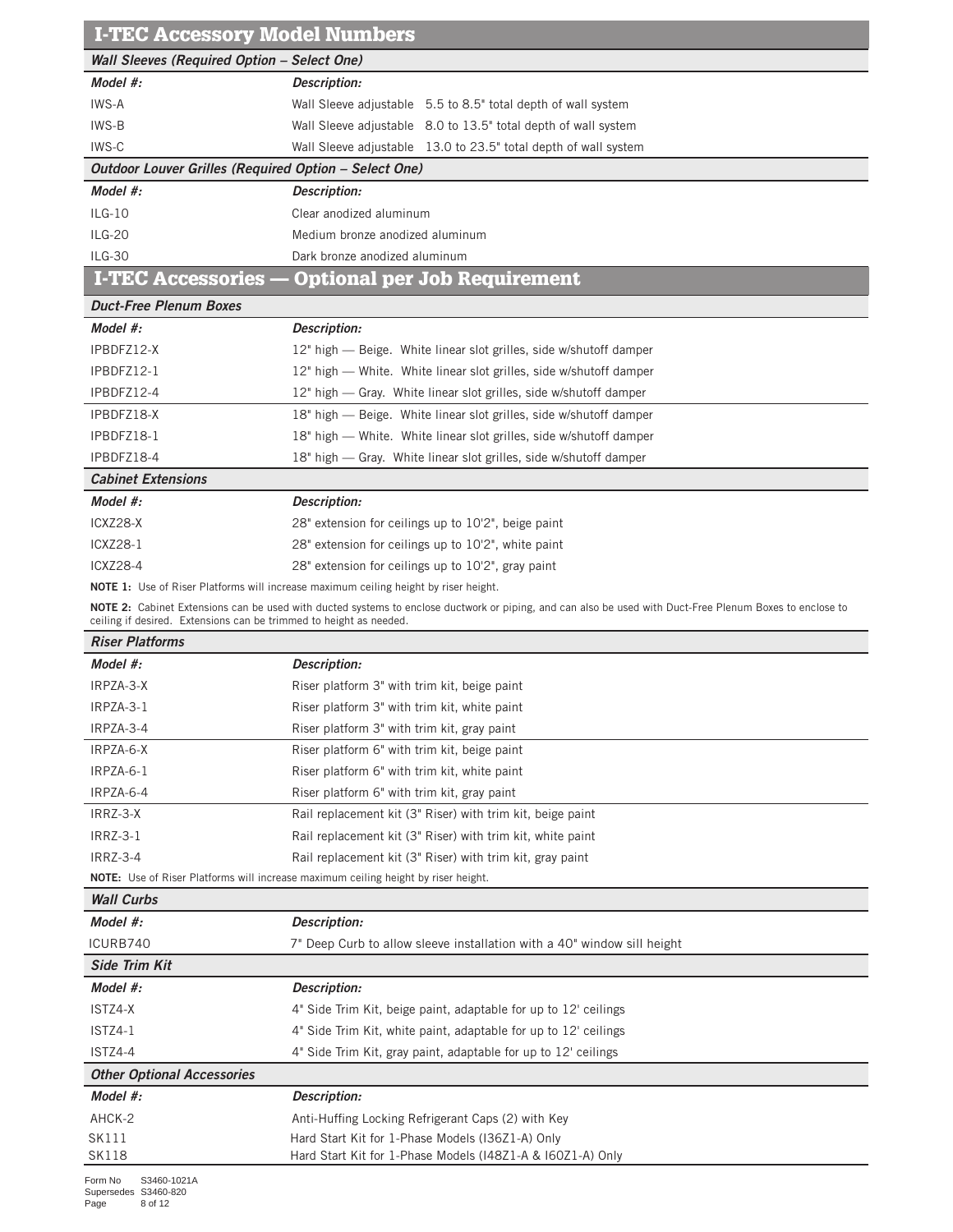

Form No 3460-1021 A 0 Supersedes S3460-82 Page 9 of 12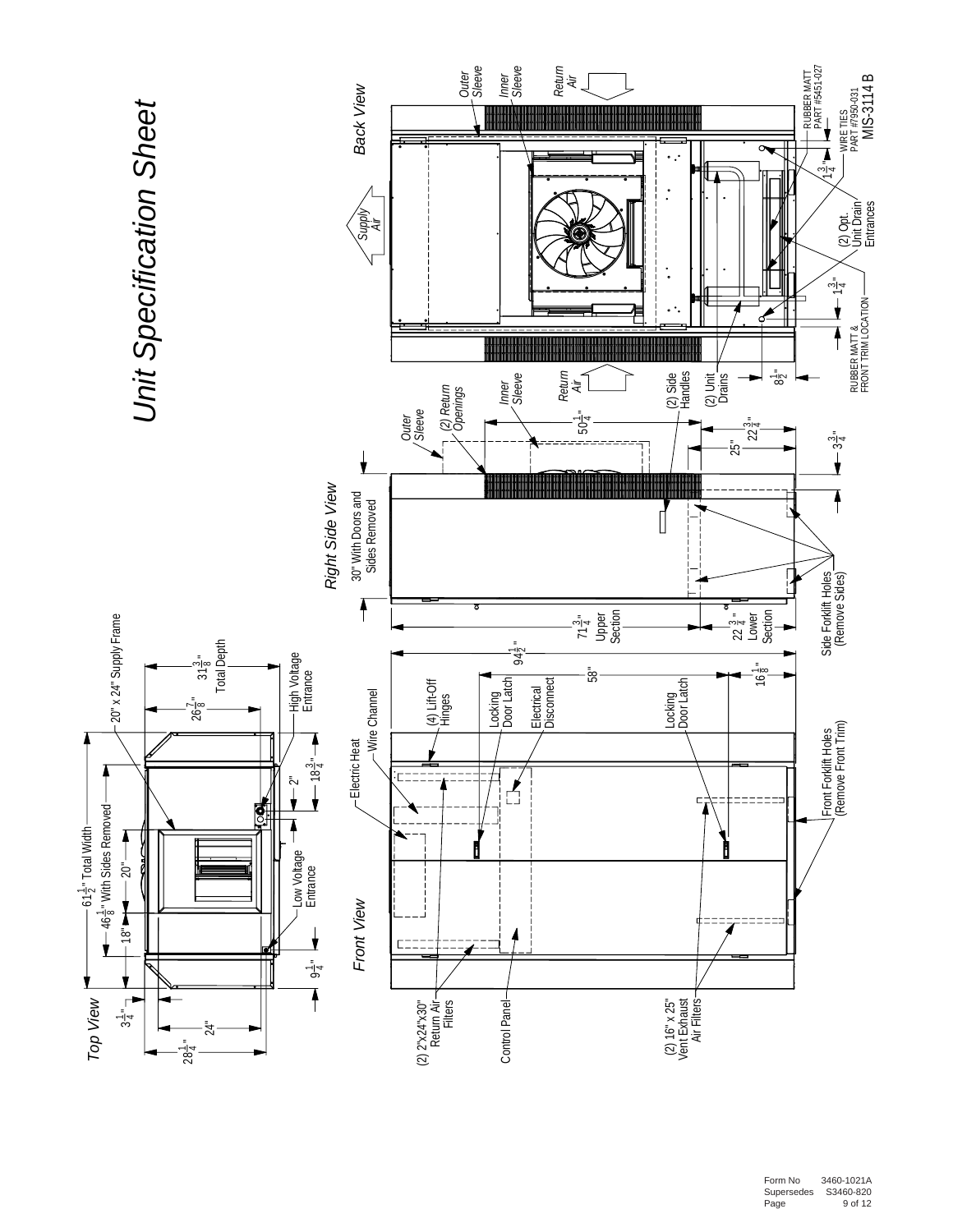

Supersedes S3460-820 Page 10 of 12

MIS-3176 C MIS-3176 C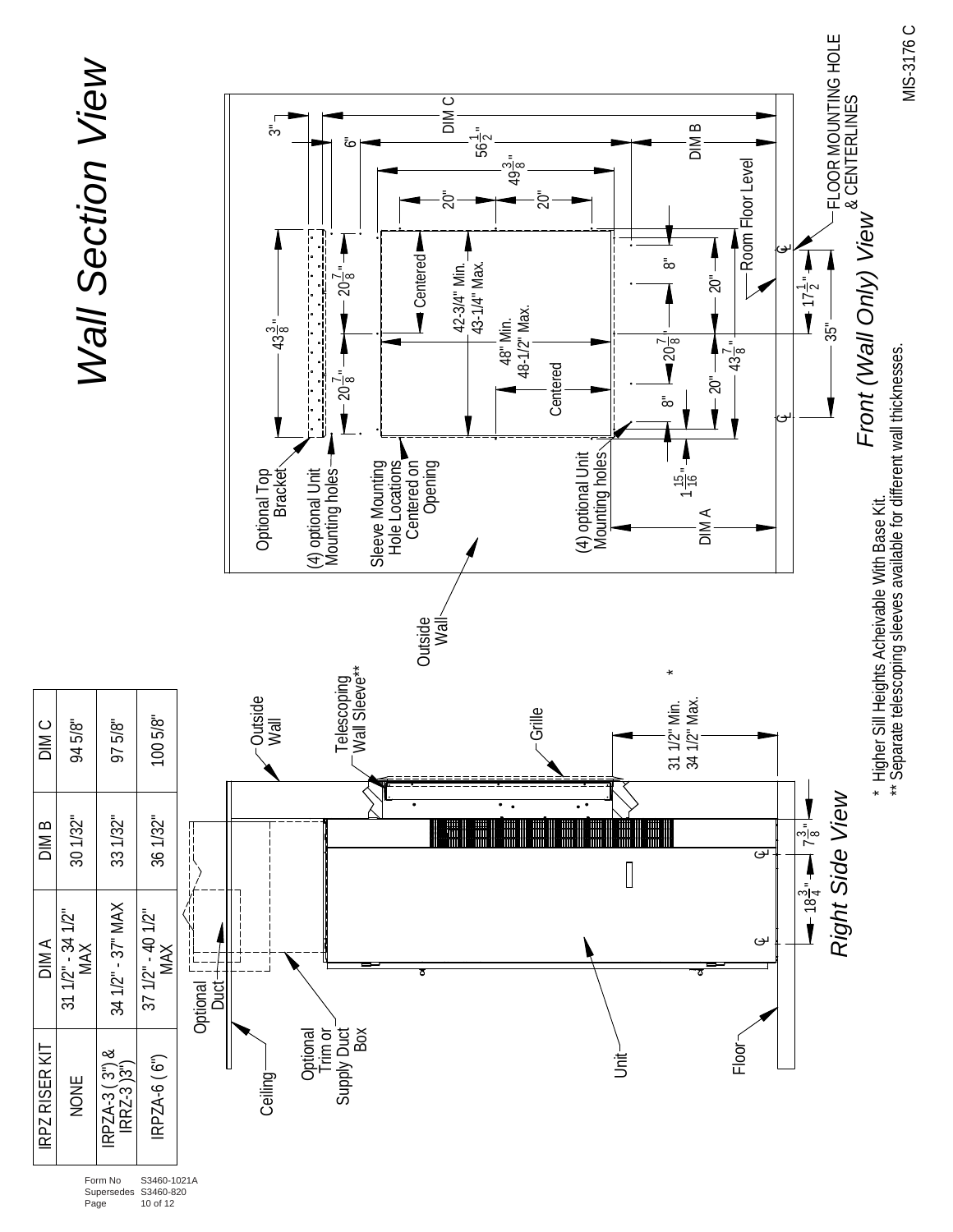

| DIMENSIONAL CHART           |     |                     |  |  |  |  |  |
|-----------------------------|-----|---------------------|--|--|--|--|--|
| MODEL NO.<br>DIM B<br>DIM A |     |                     |  |  |  |  |  |
| IPBDF712                    | 17" | 106.5" (8'-10.5")   |  |  |  |  |  |
| IPBDF718                    | 18" | $112.5$ " (9'-4.5") |  |  |  |  |  |

MIS-3168 A